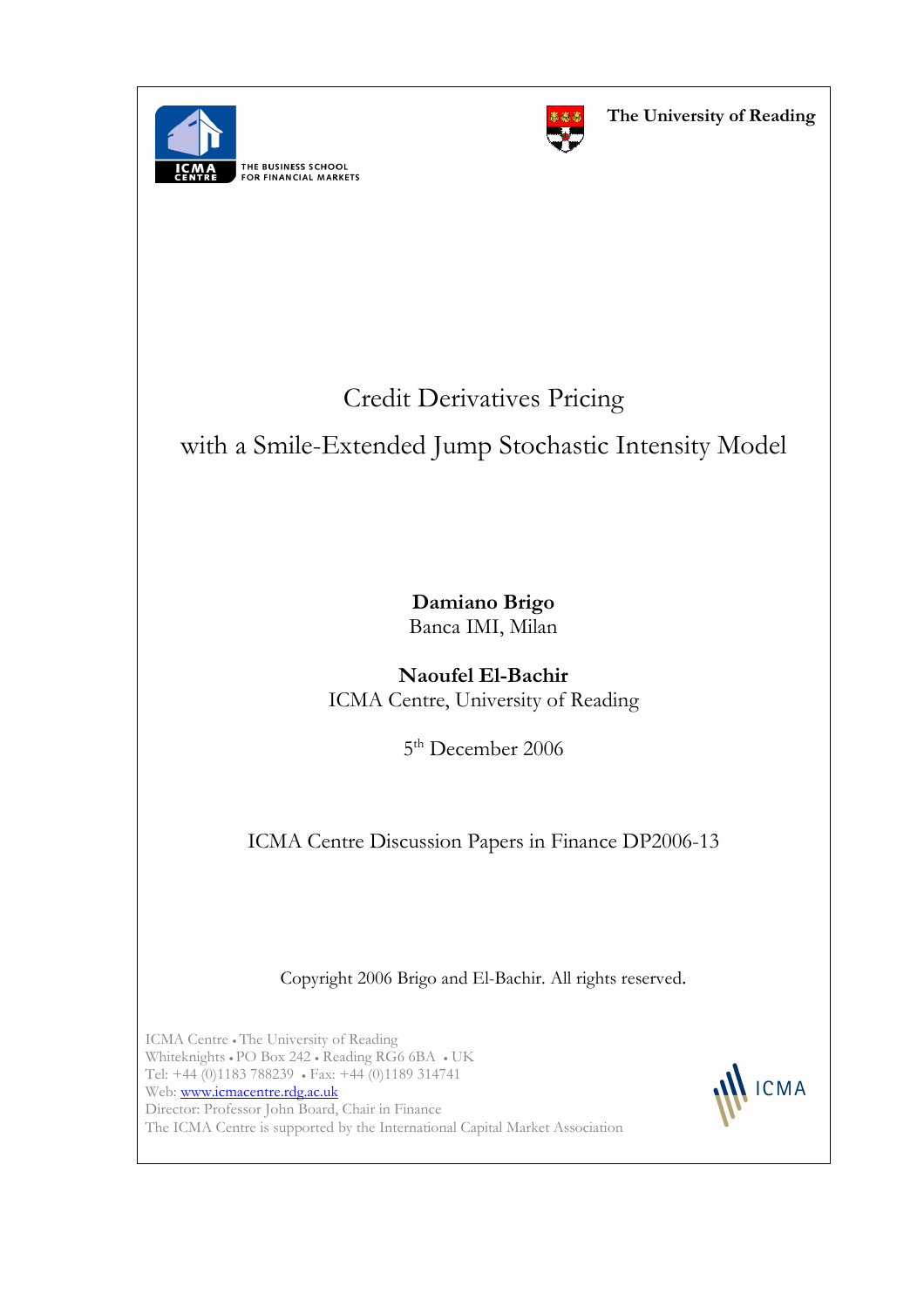## **ABSTRACT**

We present a two-factor stochastic default intensity and interest rate model for pricing single-name default swaptions. The specific positive square root processes considered fall in the relatively tractable class of affine jump diffusions while allowing for inclusion of stochastic volatility and jumps in default swap spreads. The parameters of the short rate dynamics are first calibrated to the interest rates markets, before calibrating separately the default intensity model to credit derivatives market data. A few variants of the model are calibrated in turn to market data, and different calibration procedures are compared. Numerical experiments show that the calibrated model can generate plausible volatility smiles. Hence, the model can be calibrated to a default swap term structure and few default swaptions, and the calibrated parameters can be used to value consistently other default swaptions (different strikes and maturities, or more complex structures) on the same credit reference name.

JEL Code: C15, C63, C65, G12, G13

Keywords: Credit derivatives, Credit Default Swap, Credit Default Swaption, Jumpdiffusion, Stochastic intensity, Doubly stochastic poisson process, Cox process

Damiano Brigo Credit Models, Banca IMI Corso Matteotti 6 20121 Milan, Italy E-mail: damiano.brigo@bancaimi.it

Naoufel El-Bachir ICMA Centre, University of Reading Reading, RG6 6BA, UK Email: Naoufelel-bachir@icmacentre.rdg.ac.uk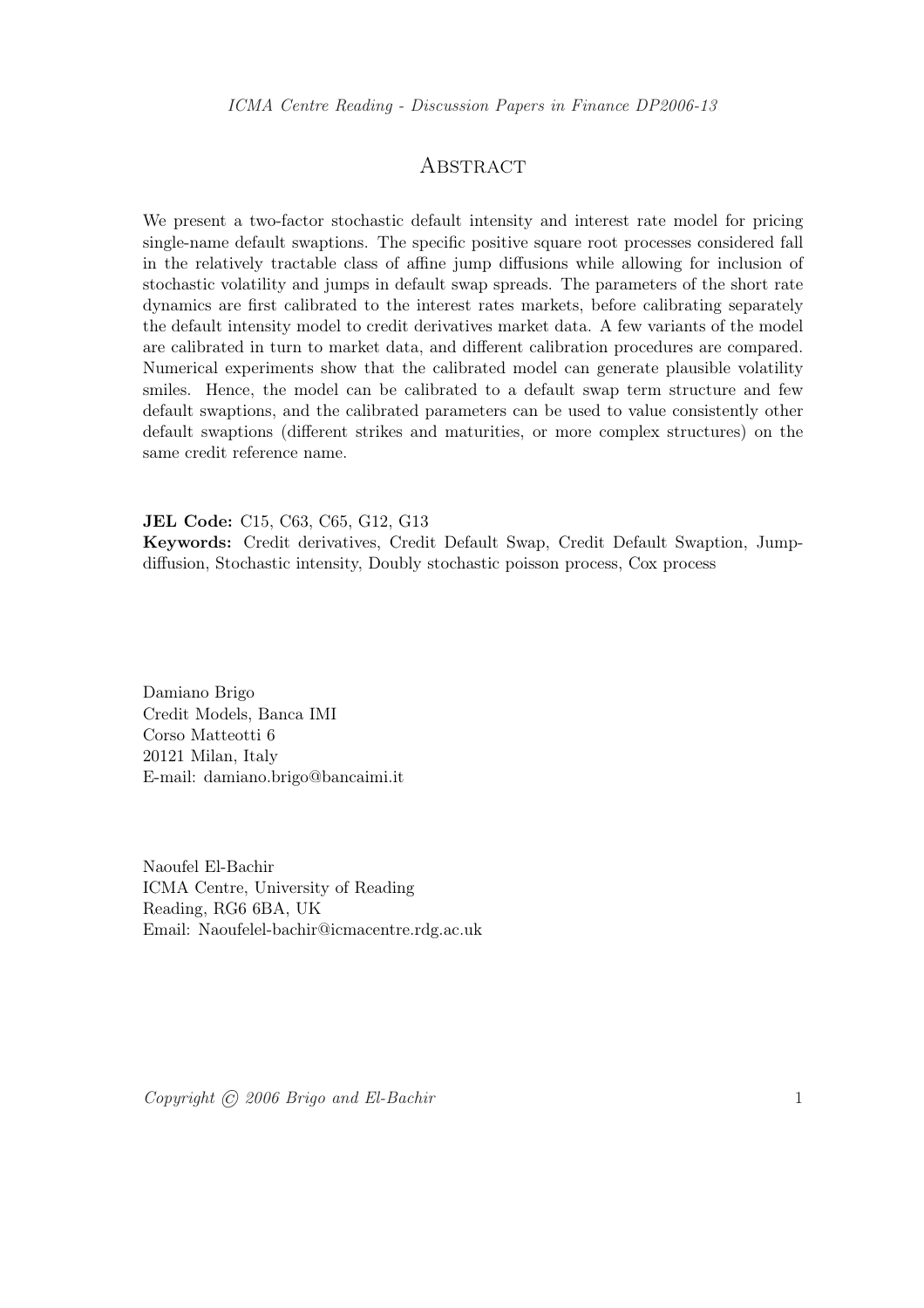## 1 Introduction

Default swaptions are options on default swaps, hence they are often treated by drawing analogies with interest rate swaptions, especially as far as their Black-like market pricing formula is concerned. Indeed, the most widely discussed model for their valuation, the Lognormal Default Swap Market (LDSM) model is similar to the Log-normal Swap Market (LSM) model from interest rates derivatives markets, consistent with Black's formula for swaptions. Schönbucher (2000) introduced the notion of survival pricing measures by conditioning on no-default up to a given maturity, although in contrast with the interest rate models this measure is not equivalent to the risk neutral one. A first formulation involves modeling discrete forward credit spreads by taking as numéraire a defaultable zero coupon bond, leading to a credit risky equivalent of the Log-normal Forward (Libor) Market (LFM) model. The second formulation allowing the derivation of the standard market formula for default swaptions is obtained by modeling the default swap spread directly as a geometric brownian motion, as summarized in Schönbucher (2004). Here the convenient pricing measure is termed the survival swap measure. Again, this measure is not equivalent to the risk neutral one and the associated defaultable numéraire asset is the defaultable annuity, and may vanish. Jamshidian (2004) partly addresses this problem, presenting a more formalized setup of the LDSM model, and generalizes the theory to semimartingales driven money market account and conditional survival probabilities. Hull and White (2003) present practical aspects for the implementation of the Black market formula and present empirical estimates of default swap spread volatilities for actively traded Arated names that ranged from %67 to %130 in the period from end 1999 to mid-2002. Brigo (2005) introduces various different candidate formulations by using alternative definitions of defaultable forward rates and develops a market model leading to the standard Black formula under equivalent pricing measures, showing implied volatilities about %50 from market prices of default swaptions.

The variants of the Black (1976) formulae obtained for the LDSM model, by their inherent simplicity are particularly convenient for quoting single default swaptions by selecting an appropriate volatility parameter matching the market price. However, quoting default swaptions for different sets of maturities or more complex instruments consistently with just the implied volatilities given by the formula inversion becomes problematic. One is confronted with the need to develop a fully specified dynamical model to impose a structure on the joint dynamics of one-period rates or credit default swap spreads as it is done in the interest rates derivatives markets with the LFM, or the LSM. In particular, the valuation of more exotic instruments like Bermudan default swaptions requires the use of a model that accurately incorporates the term structure of default swap rates, as well as the dynamical deformations and movements of this term structure. Indeed, default swap rates are subject to large jumps and possibly stochastic volatility effects. In the interest rates derivatives models, these features are incorporated more or less successfully by specifying richer joint dynamics of the forward LIBOR rates, leading to an explosion of the number of parameters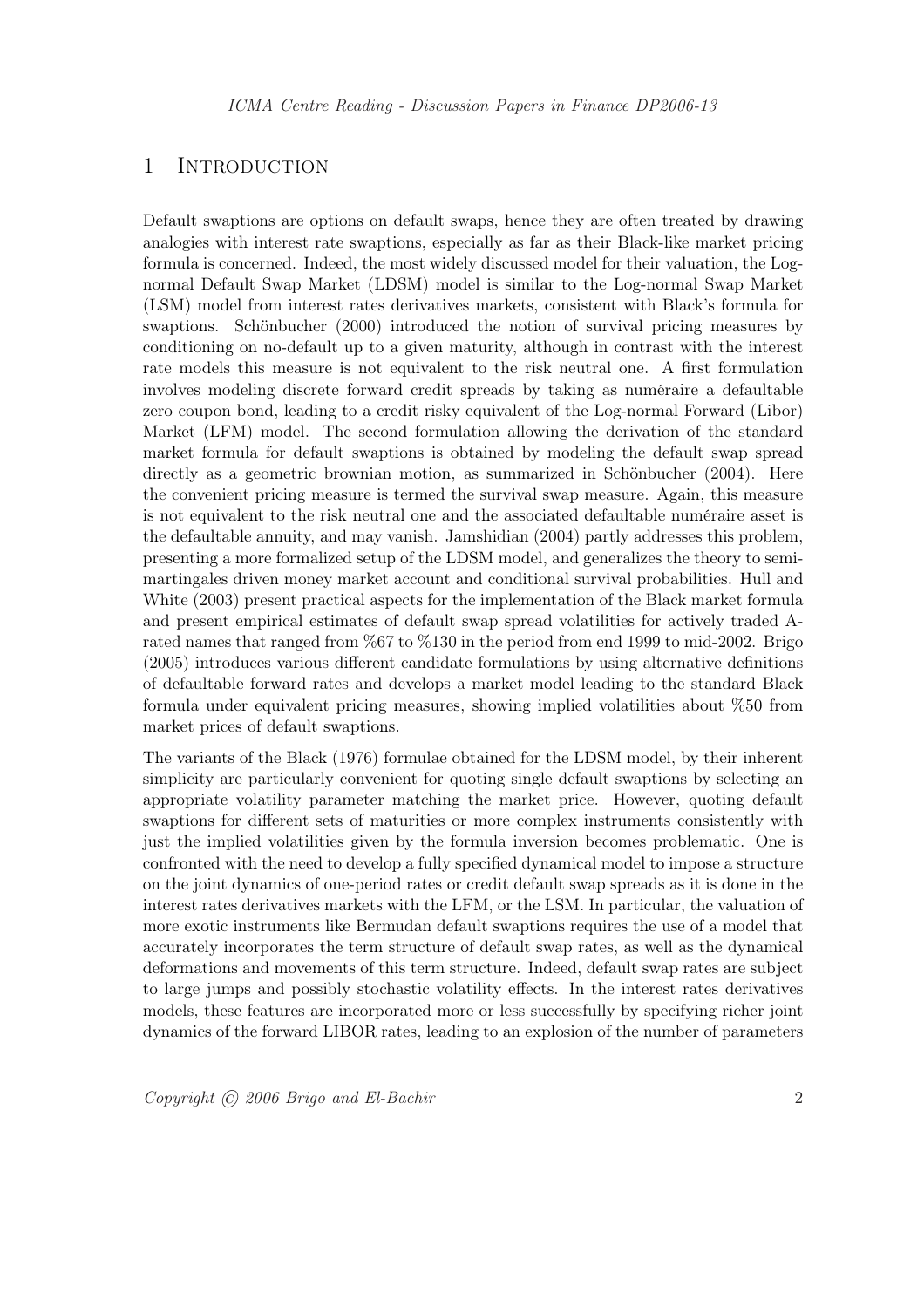in the models. However, contrary to the interest rate markets with their huge number of caps/floors and swaptions, the single-name default swap markets are most famous by the very small number of traded instruments, rendering the calibration or estimation of any model with a large number of parameters unfeasible.

An alternative approach, more suitable for the current state of the default swaptions markets that is explored in this paper calls for modeling the default intensity instead. This is the approach followed in Brigo and Alfonsi (2005) who adopt a stochastic default intensity model, where both the risk-free interest rates and the default intensity are driven by shifted square root diffusion processes. Brigo and Cousot (2006) examined implied volatilities generated by this two-factor shifted square root model and characterized the qualitative behavior of the implied volatilities with respect to the stochastic intensity model parameters. The numerical experiments conducted with stylized parameter values suggested that this model might be unable to generate large enough implied volatilities. Modeling the intensity process automatically imposes a strong structure on the default swap spread joint dynamics across different maturities, simplifying the achievement of consistency across instruments. Judicious choices of the intensity process can also incorporate jumps and some stochastic volatility effects in default swap spreads, and possibly generate plausible defaultable term structure evolutions. In this paper, we extend the SSRD model of Brigo and Alfonsi (2005) and Brigo and Cousot (2006) by allowing for positive jumps in the process driving the default intensity, consistently with empirical evidence. We also suggest a calibration procedure to match the term structure of default swaps, and implement it on market data. We are then able to generate volatility smiles implied by the fitted parameters of the model. Using different versions of the model, with and without jumps, we are able to identify the jumps' impact on the smile. The model can then be used to price more exotic products. A first attempt at Bermudan default options pricing for example is in Ben Ameur et al (2006), where the basic SSRD model is used. The jump-extended SSRJD introduced here could be used as an improved version.

## 2 The basics of intensity modeling

We denote the market filtration by  $\mathbb{G} = (\mathcal{G}_t)_{(t>0)}$  and let  $\mathbb{Q}$  be a risk-neutral probability measure. We follow the intensity based approach to default risk modeling and introduce the default time as a totally inaccessible  $\mathbb{G}-$ stopping time  $\tau$ . We further assume the usual structure for G, namely that  $\mathbb{G} = \mathbb{F} \vee \mathbb{H}$ , where  $\mathbb{F} = (\mathcal{F}_t)_{(t>0)}$  is the usual brownian filtration and  $\mathbb{H} = (\mathcal{H}_t)_{(t>0)}$  is the filtration generated by the default process:  $\mathcal{H}_t =$  $\sigma$  ( $\{\tau < u\}, u \le t$ ). It is also assumed that there exists a strictly positive F-adapted process  $\lambda$  such that the process M given by

$$
M_t = \mathbf{1}_{\{\tau \le t\}} - \int_0^t \mathbf{1}_{\{\tau > s\}} \lambda_s ds = \mathbf{1}_{\{\tau \le t\}} - \int_0^{t \wedge \tau} \lambda_s ds \tag{1}
$$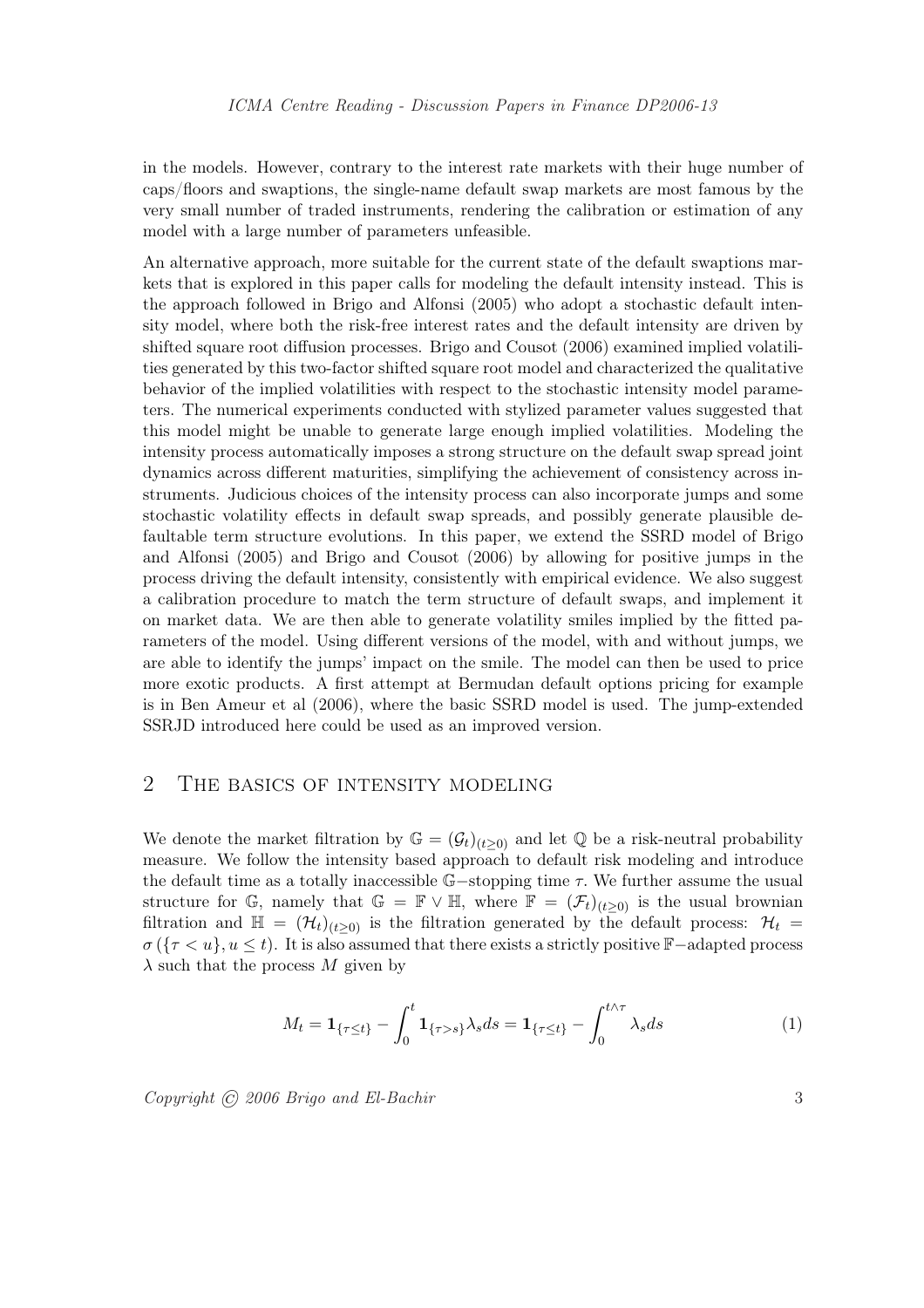is a uniformly integrable  $\mathbb{G}-$ martingale under  $\mathbb{Q}$ . The process  $\lambda$  is referred to as the  $\mathbb{G}-$ marginal intensity of the stopping time  $\tau$  under  $\mathbb{Q}$  or risk-neutral default intensity.

Let  $\widehat{P}(t, T)$  denote the price at time t of a hypothetical zero recovery defaultable unit face value zero-coupon maturing at time  $T$ . As in the case of default-free bonds, the value  $\overline{P}(t,T)$  of the defaultable bond before default is given by an expectation of the discounted payoff, with the only difference that the discounting is adjusted for default-risk using the intensity process as proved by Duffie et al (1996):

$$
\widehat{P}(t,T) = \mathbf{1}_{\{\tau > t\}} \mathbb{E}_{\mathbb{Q}} \left[ \overline{D}(t,T) \middle| \mathcal{F}_t \right] =: \mathbf{1}_{\{\tau > t\}} \overline{P}(t,T) \tag{2}
$$

where  $\overline{D}(t,T)$  denotes the default risk-adjusted discount factor:

$$
\overline{D}(t,T) = \exp\left(-\int_{t}^{T} (r_u + \lambda_u) du\right)
$$
\n(3)

Finally, let  $\widehat{Q}(t, T)$  denote the risk-neutral survival probability to time T as seen from time t. This risk neutral survival probability satisfies the following equation:

$$
\widehat{\mathbb{Q}}(t,T) = \mathbf{1}_{\{\tau > t\}} \mathbb{E}_{\mathbb{Q}} \left[ \exp \left( - \int_t^T \lambda_u du \right) \middle| \mathcal{F}_t \right] =: \mathbf{1}_{\{\tau > t\}} \overline{\mathbb{Q}}(t,T) \tag{4}
$$

## 3 Credit Default swaps

In this section, we briefly review default swaps pricing and refer to Brigo and Alfonsi (2005) for further details. A (credit) default swap is a financial instrument used by two counterparties to buy or sell protection against the default risk of a reference credit name. In a default swap signed at time t starting at time  $T_a$  with maturity  $T_b$ , the protection buyer pays a periodic fee or spread  $R^{a,b}(t)$  at the payment dates  $T_{a+1}, \ldots, T_b$  (typically quarterly) as long as the reference entity does not default. In case of a default occurring at time  $\tau$  with  $T_a < \tau \leq T_b$ , the protection seller compensates the protection buyer for his loss given default that we assume to be a known constant  $L$ . In addition, the protection seller receives from the protection buyer the spread accrued since the last payment date before default. In the case where  $t < T_a$ , the contract is a forward default swap, while if  $t = T_a$  we are dealing with a spot default swap.

Accordingly, the value  $CDS(t, \Upsilon, R, L)$  of a default swap with a payment schedule  $\Upsilon$  ${T_{a+1}, \ldots, T_b}$ , a spread R and a loss given default L at time t is given by the following expression:

$$
CDS(t, \Upsilon, R, L) = \mathbf{1}_{\{\tau > t\}} \left[ R \overline{C}_{a,b}(t) - L \int_{T_a}^{T_b} \mathbb{E}_{\mathbb{Q}}[\overline{D}(t, u)\lambda_u | \mathcal{F}_t] du \right]
$$
(5)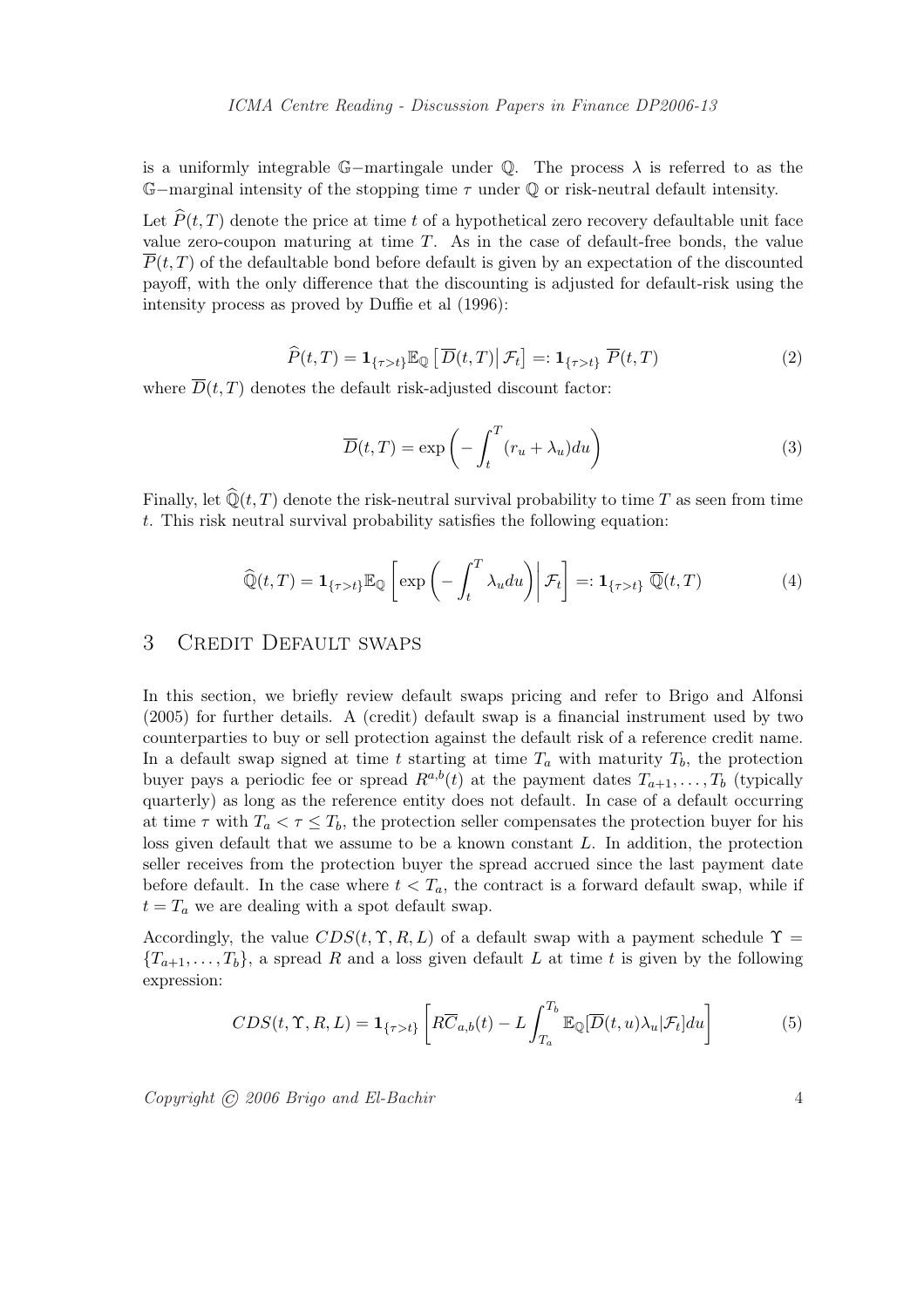where

$$
\overline{C}_{a,b}(t) = \left[ \sum_{i=a+1}^{b} \alpha_i \overline{P}(t,T_i) + \int_{T_a}^{T_b} (u - T_{(\beta(u)-1)}) \mathbb{E}_{\mathbb{Q}}[\overline{D}(t,u)\lambda_u | \mathcal{F}_t] du \right]
$$
(6)

and  $T_{\beta(t)}$  is the first date in the set  $\{T_a, \ldots, T_b\}$  that follows t and  $\alpha_i = T_i - T_{i-1}$  is the year fraction between  $T_{i-1}$  and  $T_i$ .

Hence, the fair spread  $R_{a,b}(t)$  as long as default has not occurred can be computed as the value of R that equates the default swap value to zero:

$$
\mathbf{1}_{\{\tau>t\}}R_{a,b}(t) = \mathbf{1}_{\{\tau>t\}} \frac{L \int_{T_a}^{T_b} \mathbb{E}_{\mathbb{Q}}[\overline{D}(t,u)\lambda_u|\mathcal{F}_t]du}{\overline{C}_{a,b}(t)}
$$
(7)

Many stochastic models with correlated intensity and short rate do not result in analytical formulas for the inner expectations that are to be integrated in (7). However, default swaps have been shown in Brigo and Alfonsi (2006) to be relatively insensitive to the correlation between brownians driving the intensity and interest rate processes, hence we will assume from now on independence between interest rates and intensities when computing default swaps values.

## 4 Credit Default swaptions

A default swaption is an option written on a default swap. It references a specific underlying default swap and specifies a maturity, and a strike. The most common default swaptions are European style options. A payer default swaption entitles its holder the right but not the obligation to become a protection buyer in the underlying default swap at the expiration of the option, paying a protection fee equal to the strike spread. A receiver entitles to its holder the right to become a protection seller. Normally, a single name default swaption is canceled (or knocked out) by a default of the underlying reference name if this occurs before the option's maturity.

In the sequel,  $T$  will denote the default swaption's expiry date. The starting date of the underlying default swap  $T_a$  will typically be equal to T, its expiry date will be denoted by  $T_b$ , with fee payments schedule  $T_{a+1}, \ldots, T_b$ . That is, the default swaption holder enters a spot default swap if she chooses to exercise the option at maturity. For the pricing of a default swaption at a valuation date  $t$ , the underlying reference is thus the  $T$  maturity forward default swap with payment dates  $T_{a+1}, \ldots, T_b$ . The strike K specified in the contract is the periodic fixed rate that is to be paid in exchange for the default protection of the default swap in case of exercise, instead of the fair market spread  $R_{a,b}(T)$  that will be available at time only at time  $T$ . A  $T$ −defaultable payoff can be valued at time t by taking the expectation of its properly discounted value, where the discounting is done using the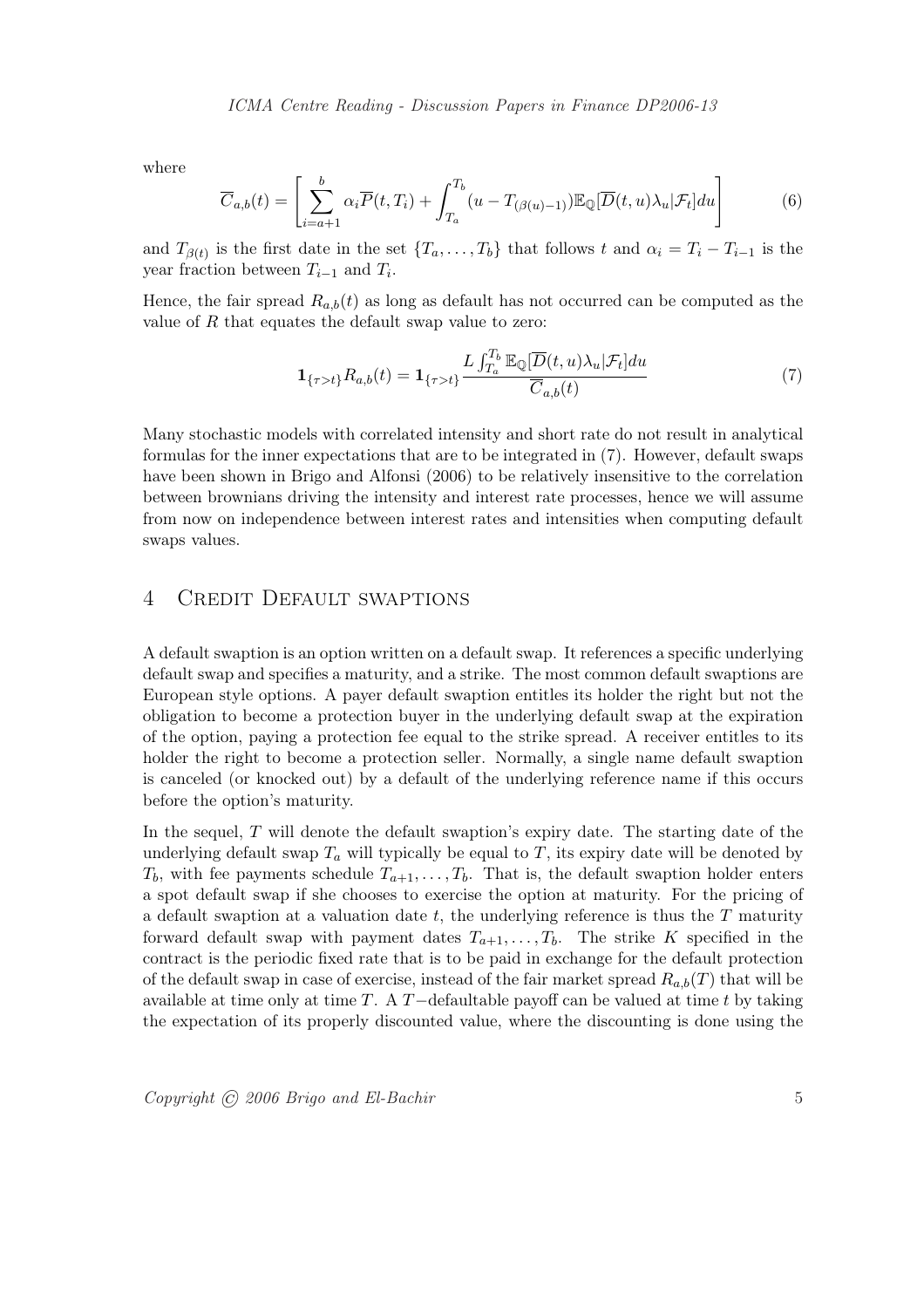default adjusted stochastic discount factor  $\overline{D}(t, T)$  as shown in Duffie et al (1996). Hence, the payer default swaption can be valued as in Brigo and Alfonsi (2005) and Brigo and Cousot (2006):

$$
PSO(t, T, \Upsilon, K) = \mathbf{1}_{\{\tau > t\}} \mathbb{E}_{\mathbb{Q}} \left[ \overline{D}(t, T) \overline{C}_{a,b}(T) \left( R_{a,b}(T) - K \right)^{+} | \mathcal{F}_{t} \right]
$$
(8)

A single dynamics for  $R_{a,b}$  leading to a market formula analogous to the one for interest rate swaptions is derived, under different assumptions, in Schönbucher (2004) and Jamshidian (2004). Brigo (2005) derives the same formula under different assumptions and sketches the construction of a whole market model for a joint family of default swap rates. Assuming that the default swap rate  $R_{a,b}$  follows a geometric brownian motion with volatility  $\sigma_{a,b}$ , the above approaches allow to price the default swaptions using Black-style formulas. Here, we recall the formula for a payer default swaption, with self-evident notation:

$$
PSO(t, T, \Upsilon, K) = \mathbf{1}_{\{\tau > t\}} \overline{C}_{a,b}(t) [R_{a,b}(t) \Phi(d_1) - K \Phi(d_2)]
$$
(9)  

$$
d_{1,2} = (\log(R_{a,b}(t)/K) \pm (T-t) \sigma_{a,b}^2/2) / (\sigma_{a,b} \sqrt{T-t})
$$

When faced with the requirement of marking a default swaption position to market, the need for a different model than the market model becomes apparent. Indeed the market model requires one to input a volatility parameter. If the model could be trusted as providing an appropriate description of the world, this parameter (constant across maturities and strikes) could be implied from currently traded options. Recognizing that the model is a rather primitive approximation, one would expect to observe different volatility parameters for different strikes and maturities resulting in a volatility smile (or skew or smirk). However, for a given underlying reference name, there are often only very few different default swaptions traded, and quite often the market is limited to the At-The-Money (ATM) options. Deducing patterns in a market model context can then be difficult. On the other hand, a stochastic default intensity model can be calibrated to a default swap rates term structure and very few default swaptions, and the fitted values of the parameters can be used to value different default swaptions consistently, under the condition that the model implies meaningful patterns of implied volatilities.

#### 5 Stochastic modeling of the intensity process

Default swap rates time series can hardly be reconciled with a geometric brownian motion. Furthermore, forward default swaps underlying default swaptions are not traded as such, and hence delta-hedging can only be done approximately with spot default swap term structures. For risk management and control purposes, it is important to recognize the relation between different default swaps and swaptions referencing the same credit name. Jumps and stochastic volatility could potentially be introduced in the market model by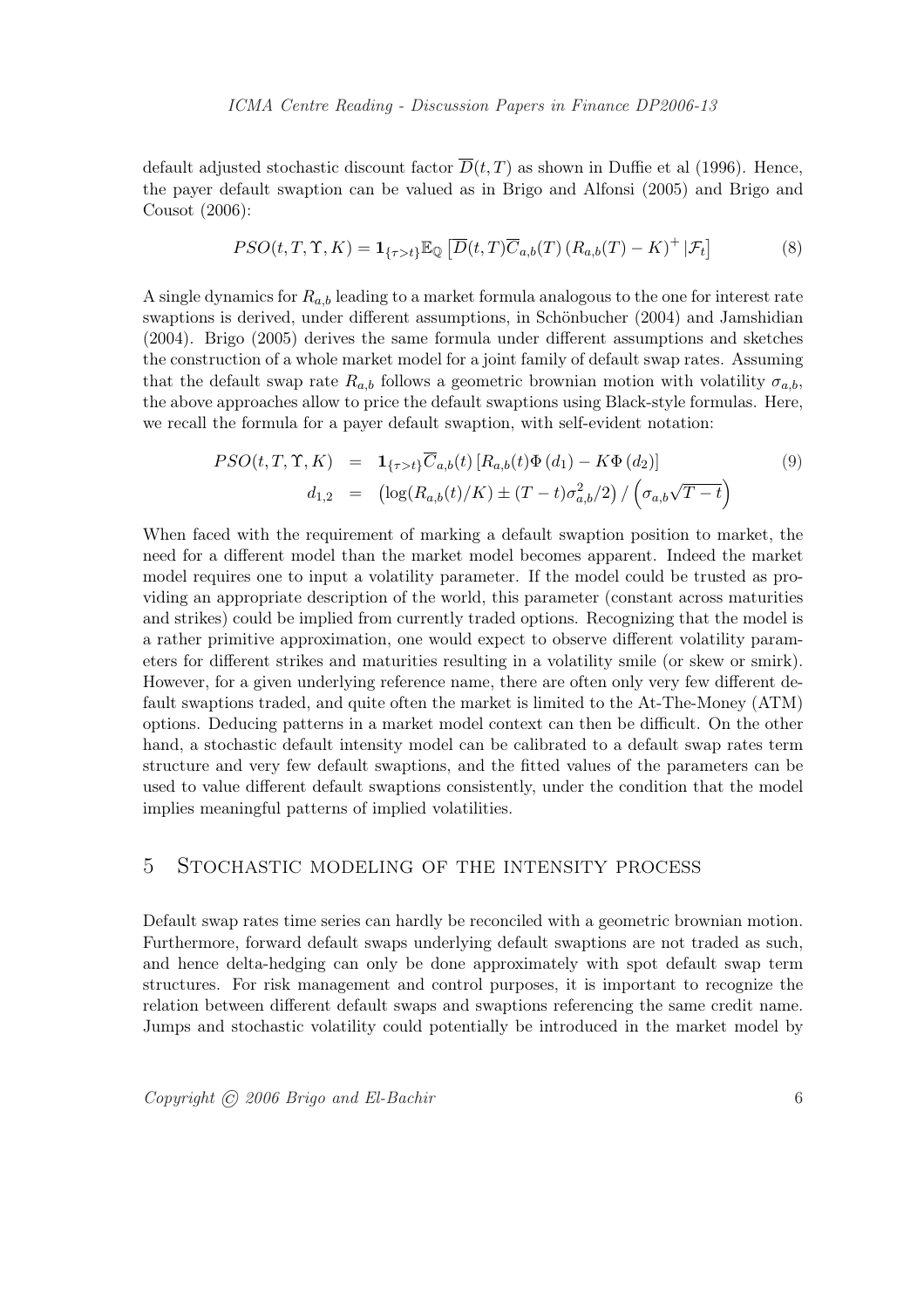postulating more appropriate dynamics  $dR_{a,b}$  for the default swap rate. However, this would quickly destroy the main feature of the model: its simplicity. Also, in order to value more exotic options, it becomes important to incorporate the whole term structure of the default swap rates as well as postulating dynamics that can yield appropriate deformations of this term structure in the future. A relatively simple candidate for these tasks is the stochastic default intensity approach we adopt in this paper. It models the default intensity process instead of the default swap rate, providing a plausible approach to consistently modeling the default swap rates of different maturities. Following this approach, Brigo and Alfonsi (2005) proposed a two-factor shifted square root diffusion model, where both the short rate and the default intensity are assumed to follow possibly correlated shifted square root diffusions. The processes are modeled as a sum of a deterministic function and a square root diffusion. Comparing numerical examples in Brigo and Cousot (2006) and Brigo (2005) we see that it is difficult to produce large enough implied volatilities compared to what is implied from default swaptions market data or historical volatilities of default swap spreads. Hereafter we present an extension to this model, by allowing for positive jumps in the process driving the default intensity.

#### 5.1 A Shifted jump-diffusion square root process for the intensity:  $JCIR++$

We write the intensity  $\lambda$  as the sum of a positive deterministic function  $\psi$  and of a positive stochastic process  $y^{\beta}$ :

$$
\lambda_t = y_t^{\beta} + \psi(t; \beta), \ t \ge 0,
$$
\n(10)

where  $\psi$  is a deterministic function, depending on the parameter vector  $\beta$  (which includes  $y_0^{\beta}$  $\phi$ <sub>0</sub>), that is integrable on closed intervals. We denote by Ψ the integrated function of  $\psi$ ,  $\Psi_0$ ), that is integrable on closed intervals. We denote by  $\Psi$  the integrated function of  $\psi$ ,  $\Psi(t,\beta) = \int_0^t \psi(s,\beta)ds$ . For pricing default swaps or calibrating the model parameters to default swap spreads, we assume independence between risk-free interest rates and the process driving the default intensity. Hence this approach calibrates first the risk-free part to interest rates instruments and then conditional on the short rate parameter values calibrates the default intensity parameters. This conditionally independent calibration has been shown in Brigo and Alfonsi (2005) to be robust to correlation assumptions. In numerical experiments, they found that default swap valuation sensitivity to correlation between brownians driving short rate and default intensity is negligible.

We extend the model from Brigo and Alfonsi (2005) by allowing for jumps in the square root process modeling  $y_t^{\beta}$  $t<sub>t</sub><sup>\beta</sup>$ , leading to a model we call JCIR++. The resulting process is a special case of the class of Affine Jump Diffusions (AJD) (see Duffie et al (2000), Duffie et al (2003)). The dynamics of  $y^{\beta}$  would then satisfy

$$
dy_t^{\beta} = \kappa(\mu - y_t^{\beta})dt + \nu \sqrt{y_t^{\beta}}dZ_t + dJ_t,
$$
\n(11)

with the following condition

$$
2\kappa\mu > \nu^2 \tag{12}
$$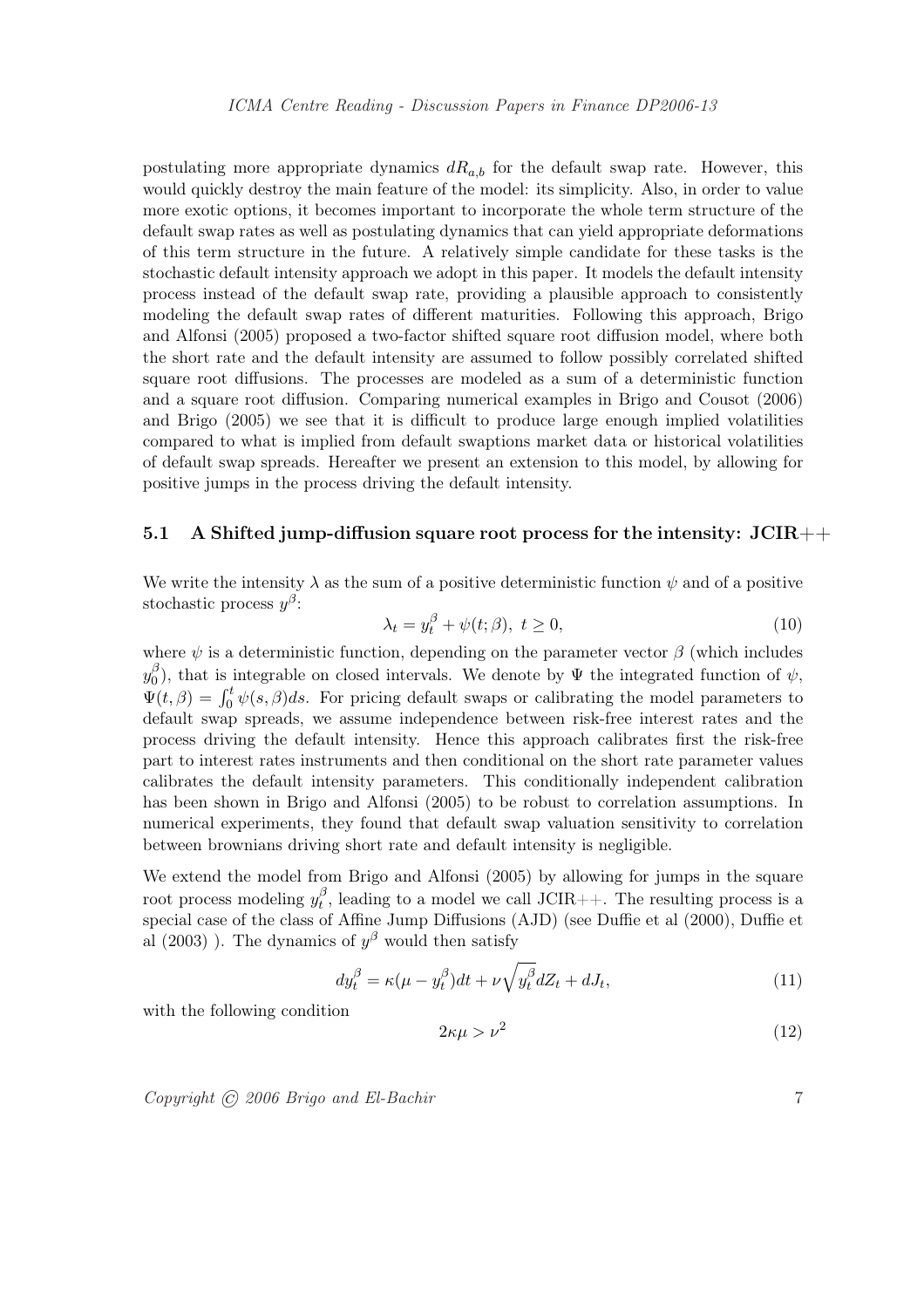and J is a pure jump process with jumps arrival rate  $\alpha > 0$  and exponentially distributed jump sizes with parameter  $\gamma > 0$  preserving the attractive feature of positive default intensity. In other terms

$$
J_t = \sum_{i=1}^{M_t} Y_i
$$

where M is a Poisson process with intensity  $\alpha$ , the Ys are exponentially distributed with parameter  $\gamma$ . Since this model belongs to the tractable AJD class of models, the survival probability has the typical "log-affine" shape

$$
\widehat{\mathbb{Q}}(t,T) = \mathbf{1}_{\{\tau > t\}} \overline{\mathbb{Q}}(t,T) = \mathbf{1}_{\{\tau > t\}} \mathbb{E}_{\mathbb{Q}} \left[ \exp \left( - \int_t^T \lambda_s ds \right) | \mathcal{F}_t \right]
$$
\n
$$
= \mathbf{1}_{\{\tau > t\}} \mathbb{E}_{\mathbb{Q}} \left[ \exp \left( \Psi(t,\beta) - \Psi(T,\beta) - \int_t^T y_s^\beta ds \right) | \mathcal{F}_t \right]
$$
\n
$$
= \mathbf{1}_{\{\tau > t\}} A(t,T) \exp \left( \Psi(t,\beta) - \Psi(T,\beta) - B(t,T) y_t^\beta \right) \tag{13}
$$

where the functional forms of the terms A and B with respect to the parameters  $\kappa, \mu, \nu, \alpha, \gamma$ are given in the appendix of Duffie and Garleanu (2001) and are obtained by solving the usual Riccati equations. These expressions for  $A$  and  $B$  can be recast in a form that is similar to the classical terms  $\alpha$  and  $\beta$  in the bond price formula for the Cox, Ingersoll and Ross (1985) model (CIR):

$$
A(t,T) = \alpha(t,T)\zeta(t,T) \tag{14}
$$

$$
B(t,T) = \beta(t,T) \tag{15}
$$

where

$$
\zeta(t,T) = \left(\frac{2h\exp\left(\frac{h+\kappa+2\gamma}{2}(T-t)\right)}{2h+(\kappa+h+2\gamma)(\exp^{h(T-t)}-1)}\right)^{\frac{2\alpha\gamma}{\nu^2-2\kappa\gamma-2\gamma^2}}\tag{16}
$$

and where  $\alpha(t, T)$ ,  $\beta(t, T)$  are the terms from the CIR model:

$$
\alpha(t,T) = \left(\frac{2h\exp\left(\frac{h+\kappa}{2}(T-t)\right)}{2h+(\kappa+h)(\exp^{h(T-t)}-1)}\right)^{\frac{2\kappa\mu}{\nu^2}}\tag{17}
$$

$$
\beta(t,T) = \frac{2(\exp^{h(T-t)} - 1)}{2h + (\kappa + h)(\exp^{h(T-t)} - 1)}
$$
\n(18)

with  $h =$ √  $\sqrt{\kappa^2+2\nu^2}$ .

Given the expression for  $\zeta(t,T)$ , we introduce another restriction on the parameters to avoid the case where the denominator of the exponent  $\nu^2 - 2\kappa\gamma - 2\gamma^2$  goes to zero:

$$
\gamma\neq \frac{h-\kappa}{2}
$$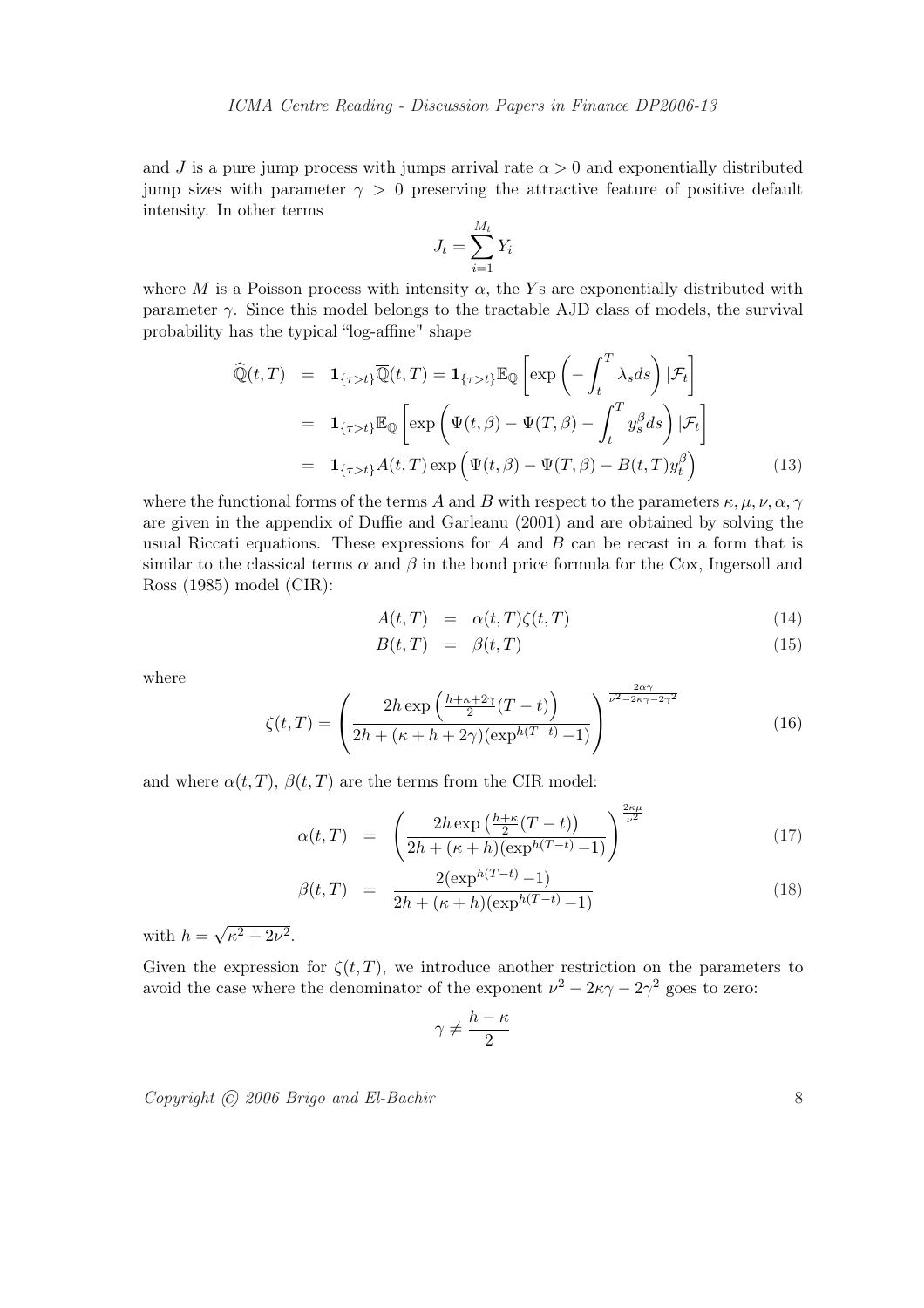Theoretically, this constraint is not necessary, since when there is equality,  $\zeta(t, T)$  goes to 1. However, in numerical computations that would lead to divisions by zero with potential numerical instabilities.

Using the fact that default swaps are only marginally sensitive to the correlation between the brownians driving short rate and default intensity, we assume this correlation to be null when computing default swap rates or values. For default swap computations it is enough to be able to write the expression for  $\mathbb{E}_{\mathbb{Q}}[D(t,T)\lambda_T|\mathcal{F}_t]$ :

$$
\mathbb{E}_{\mathbb{Q}}[\overline{D}(t,T)\lambda_T|\mathcal{F}_t] = -P(t,T)\frac{d}{dT}\overline{\mathbb{Q}}(t,T)
$$
\n(19)

where  $P(t, T)$  is the value at time t of a default-free zero-coupon bond for maturity T:

$$
P(t,T) = \mathbb{E}_{\mathbb{Q}}\left[D(t,T)|\mathcal{F}_t\right] = \mathbb{E}_{\mathbb{Q}}\left[\exp\left(-\int_t^T r_s ds\right)|\mathcal{F}_t\right]
$$

#### 5.2 A Shifted square root diffusion for the short rate:  $\text{CIR}_{++}$

For the process driving the risk-free interest rates, we follow Brigo and Alfonsi (2005) and Brigo and Cousot (2006) and assume the short rate to follow a shifted square root diffusion, without jumps. The short rate  $r_t$  is written as a CIR++ process, i.e. as the sum of a deterministic function  $\varphi$  and of a square root diffusion process  $x_i^{\pi}$ :

$$
r_t = x_t^{\pi} + \varphi(t; \pi), \ t \ge 0 \tag{20}
$$

where  $\varphi$  depends on the parameter vector  $\pi$  including  $x_0^{\pi}$  and is integrable on closed intervals. We also recall the dynamics of the square root diffusion process  $x^{\pi}$ :

$$
dx_t^{\pi} = k(\theta - x_t^{\pi})dt + \sigma \sqrt{x_t^{\pi}}dW_t
$$
\n(21)

where all parameters in the vector  $\pi = (k, \theta, \sigma, x_0^{\pi})$  are positive constants, with the usual condition

$$
2k\theta > \sigma^2 \tag{22}
$$

ensuring the positivity of the process  $x^{\pi}$ . This process is equivalent to the process assumed for  $y^{\beta}$  above when the jump parameters  $\alpha$  and  $\gamma$  are set to zero. We also denote  $\Phi(t,\pi) :=$  $\int_0^t \varphi(s,\pi)ds$ . This shifted diffusion process can be calibrated to the term structure of interest rates and caps as in Brigo and Alfonsi (2005). The brownian motions driving the short rate and the default intensity can be correlated

$$
d < W, Z >_{t} = \rho dt,\tag{23}
$$

and we recall from the numerical results in Brigo and Alfonsi (2005) that the calibration can be greatly simplified by first assuming  $\rho$  to be zero, allowing a separate calibration to the interest rates instruments and the credit instruments, since default swaps' sensitivity to this correlation is shown to be negligible.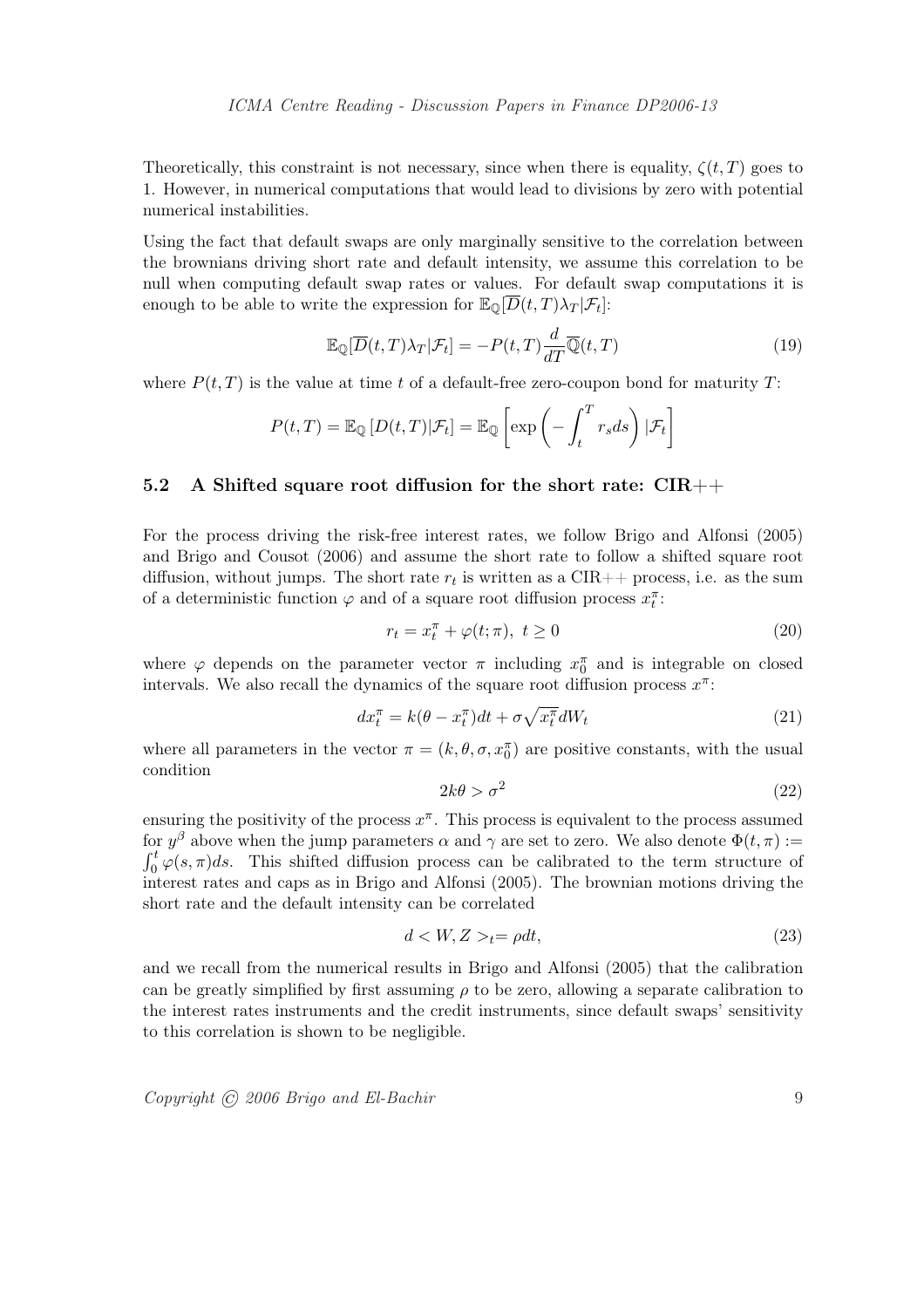## 6 Model calibration

Given a set of parameters  $\pi$  for  $x^{\pi}$  and the deterministic shifts  $\varphi$ 's obtained by calibrating a risk-free term structure and interest rates derivatives, we discuss a two-steps calibration procedure for the intensity model parameters. We calibrate the parameters  $\beta$  by minimizing errors in pricing default swaps with different maturities, while ensuring that the values of the deterministic shifts required to exactly fit the default swap values are positive. In case one is not interested in the deterministic shifts and prefers the homogenous version of the model, we propose a slightly different calibration procedure. It consists in calibrating the parameters  $\beta$  of the stochastic process so as to recover exactly default swaps that would be used for hedging the option, while minimizing errors in pricing the rest of the default swaps term structure. This approach has the benefit that it ensures we are able to price exactly our hedging instruments without being too sensitive to the others, hence more robust to stale prices (see Lvov (2006)). In addition, the errors to be minimized are the sums of relative or percentage errors as opposed to absolute errors, to avoid the possibility that the optimization be mainly driven by the long maturities default swaps, as the spreads of these will naturally be larger than those of the short maturities default swaps. Below, we describe more formally both calibration procedures.

Given a term structure of traded default swap rates, i.e. a vector of market values of default swap rates:  $\overline{\phantom{a}}$ RMkt  $\mathbf{r}$ 

$$
\mathbf{R}_{\mathbf{a},\mathbf{b}}^{\mathbf{Mkt}} = \left( \begin{array}{c} R_{a^1,b^1}^{Mkt} \\ \vdots \\ R_{a^m,b^m}^{Mkt} \end{array} \right),
$$

we denote by  $\mathfrak{H}$  the set containing the indices referring to the default swaps that are considered as hedging instruments. We are interested in fitting the term structure of the shifts, that we assume to be piecewise linear with the following knots:

$$
\psi = \left(\begin{array}{c} \psi_1 \\ \vdots \\ \psi_m \end{array}\right)
$$

The constraint that the parameters driving the stochastic part of the process  $\beta = (\kappa, \mu, \nu, \alpha, \gamma, y_0^{\beta})$  $\binom{5}{0}$ should be enough to recover exactly the hedging instruments translate into the following condition on the shifts:

$$
\psi_j = 0, \forall j \in \mathfrak{H} \tag{24}
$$

Denote the model (as opposed to market values) default swap term structure as:

$$
\mathbf{R}_{\mathbf{a},\mathbf{b}}(\psi,\beta) = \left(\begin{array}{c} R_{a^1,b^1}(\psi,\beta) \\ \vdots \\ R_{a^m,b^m}(\psi,\beta) \end{array}\right)
$$

 $Copyright \textdegree (0)} 2006 \textdegree (Brigo and El-Bachir \textcolor{red}{0)} 10$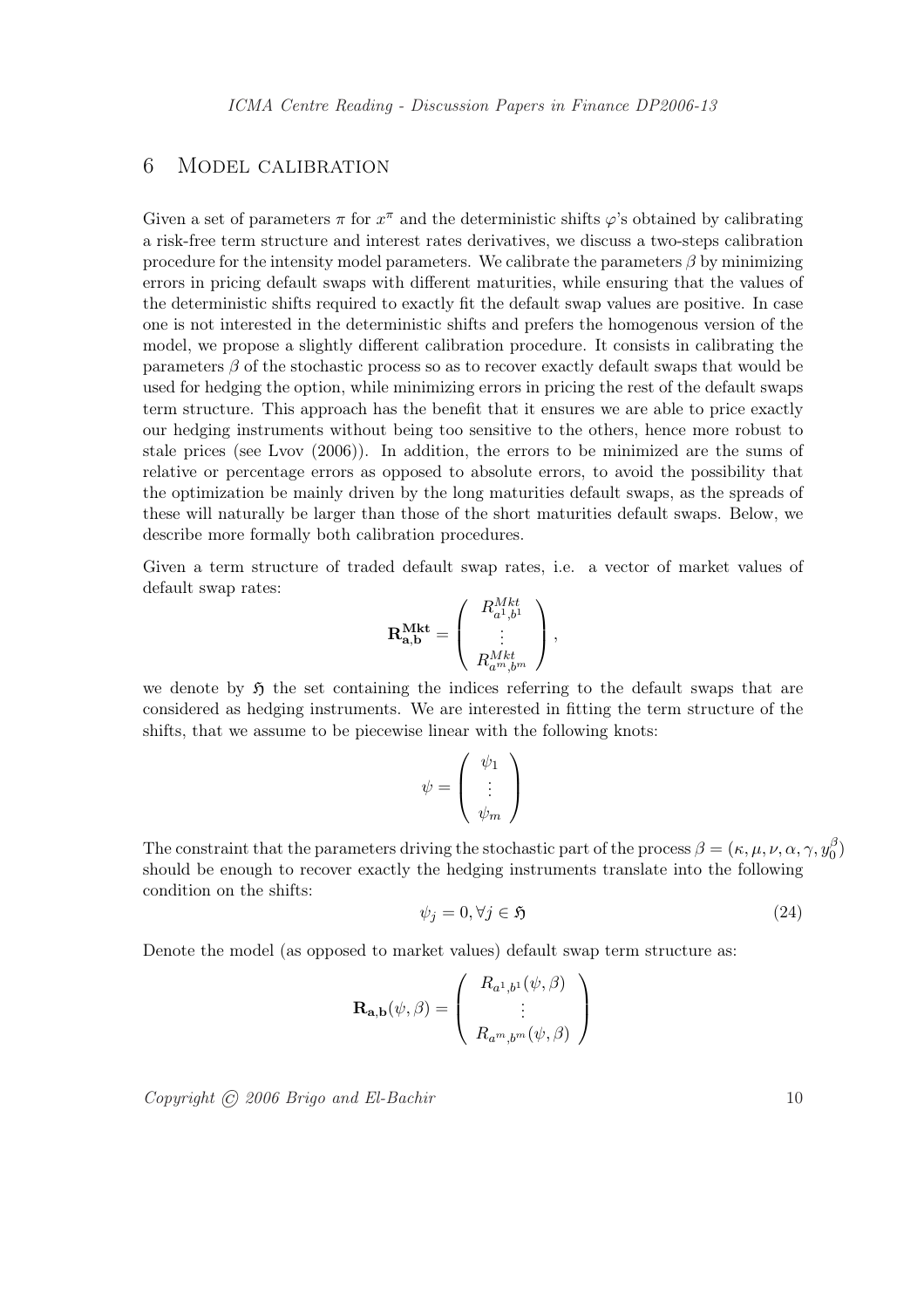We can now define the vector of relative pricing errors:

$$
\varepsilon_{i} := \frac{\mathbf{R}_{\mathbf{a}^{i},\mathbf{b}^{i}}^{\mathbf{Mkt}} - \mathbf{R}_{\mathbf{a}^{i},\mathbf{b}^{i}}(\psi,\beta)}{\mathbf{R}_{\mathbf{a}^{i},\mathbf{b}^{i}}^{\mathbf{Mkt}}}
$$
(25)

For the complete model with deterministic shifts the calibration amounts to solving the following problem:

$$
\hat{\psi} \text{ solves } \mathbf{R}_{\mathbf{a},\mathbf{b}}^{\mathbf{Mkt}} - \mathbf{R}_{\mathbf{a},\mathbf{b}}(\psi,\hat{\beta}) = 0 \quad \text{in } \psi
$$
\n
$$
\hat{\beta} = \arg \min_{\beta} \varepsilon'(\psi) \ \varepsilon(\psi)
$$
\n
$$
\text{s.t. } \beta > 0, \ 2\kappa\mu > \nu^2, \ \gamma \neq \frac{h - \kappa}{2}
$$
\n
$$
\text{and } \psi \geq 0
$$
\n(26)

An example of a calibration along these lines for a diffusion-only restricted model for British Airways PLC (BA) on the date of 10 November 2004 is presented in figure (1).



FIGURE 1: Calibration of the shifted model without jumps

We plot the market CDS term structure, along with a term structure resulting from the model where the shifts have been set to zero after the calibration, to give an idea of the effect of the shifts. Notice that the constraint that the shifts be positive forces the model generated spreads to be lower than the market spreads if the shifts are set to zero and the other parameters are kept constant. We also observe that the level of shifting required to fit exactly the data is not too dramatic.

In case we restrict the model to the homogenous version ( $\psi = 0$ ) while fitting exactly the hedging instruments, the calibration then reduces to the following non-linear minimization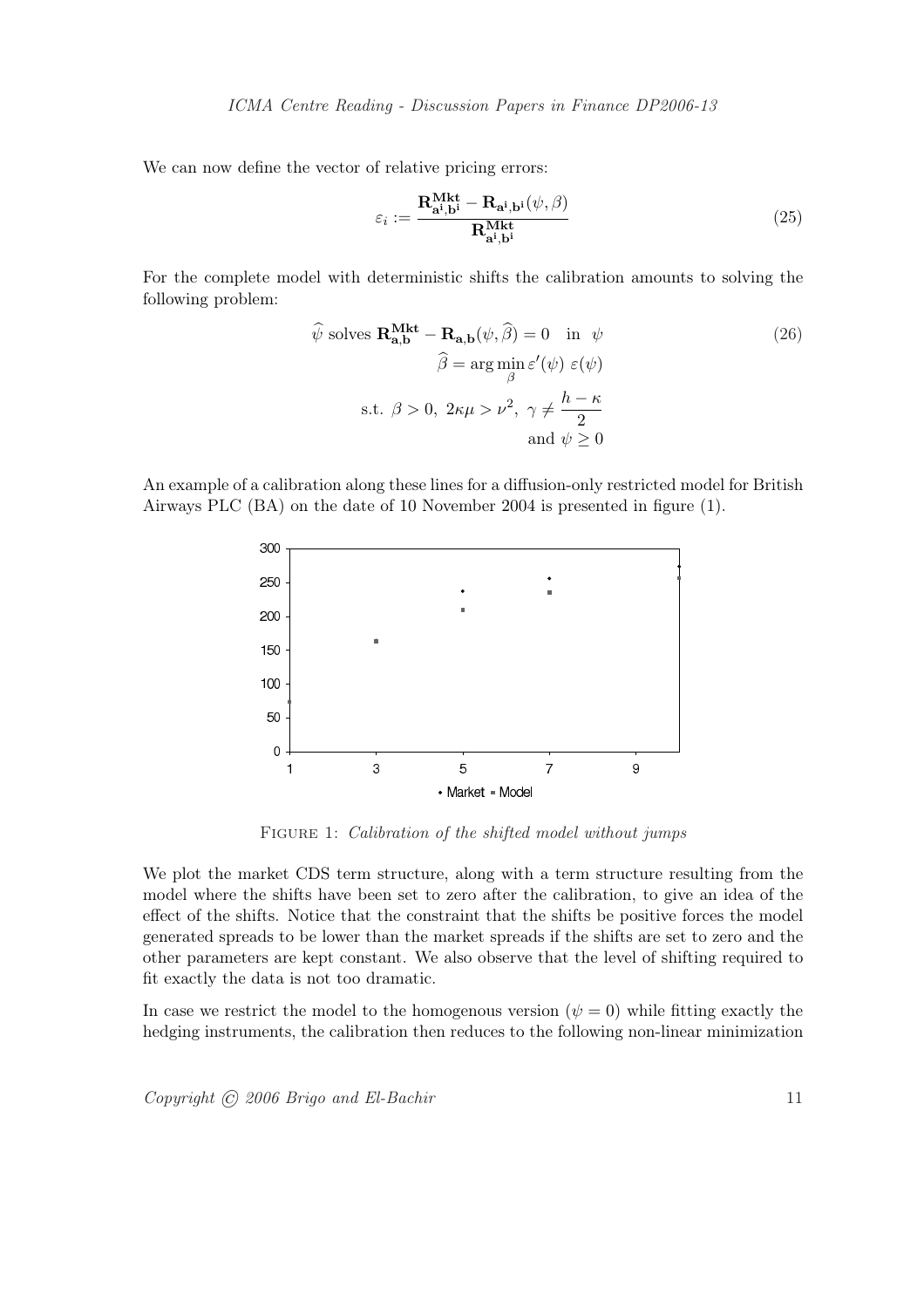problem under constraints:

$$
\hat{\beta} = \arg \min_{\beta} \varepsilon' \varepsilon
$$
\n
$$
\text{s.t. } R_{a^j, b^j}(0, \beta) = R_{a^j, b^j}^{Mkt} \forall j \in \mathfrak{H},
$$
\n
$$
\beta > 0, \ 2\kappa \mu > \nu^2, \ \gamma \neq \frac{h - \kappa}{2}
$$
\n(27)

An example of a calibration along these lines for a diffusion-only restricted model for BA is presented in figure (2).



FIGURE 2: Calibration of the homogenous model without jumps

We plot the market CDS term structure, along with a term structure resulting from the model for which the 5−year CDS has been assumed to be the hedging instrument. This constraint coupled with the relaxation of the constraint of positive shifts results in the model spreads going higher than the market spreads for all other maturities except for the 1−year. The parameter values for both calibrations are collected in table (1).

## 7 Monte Carlo pricing of default swaptions

As in Brigo and Cousot (2006), default swaptions can be easily valued by simulations using the formulation:

$$
PSO(t, T, K) = \mathbf{1}_{\{\tau > t\}} \mathbb{E}\left[\overline{D}(t, T) [-CDS(T, K, L)]^+ | \mathcal{F}_t\right]
$$
(28)

Hence we only need to simulate the processes  $x^{\pi}$  and  $y^{\beta}$  until the swaption maturity T, and then compute the underlying default swap value at maturity for each path given

 $Copyright \odot 2006 \, Brigo \, and \, El-Bachir$  12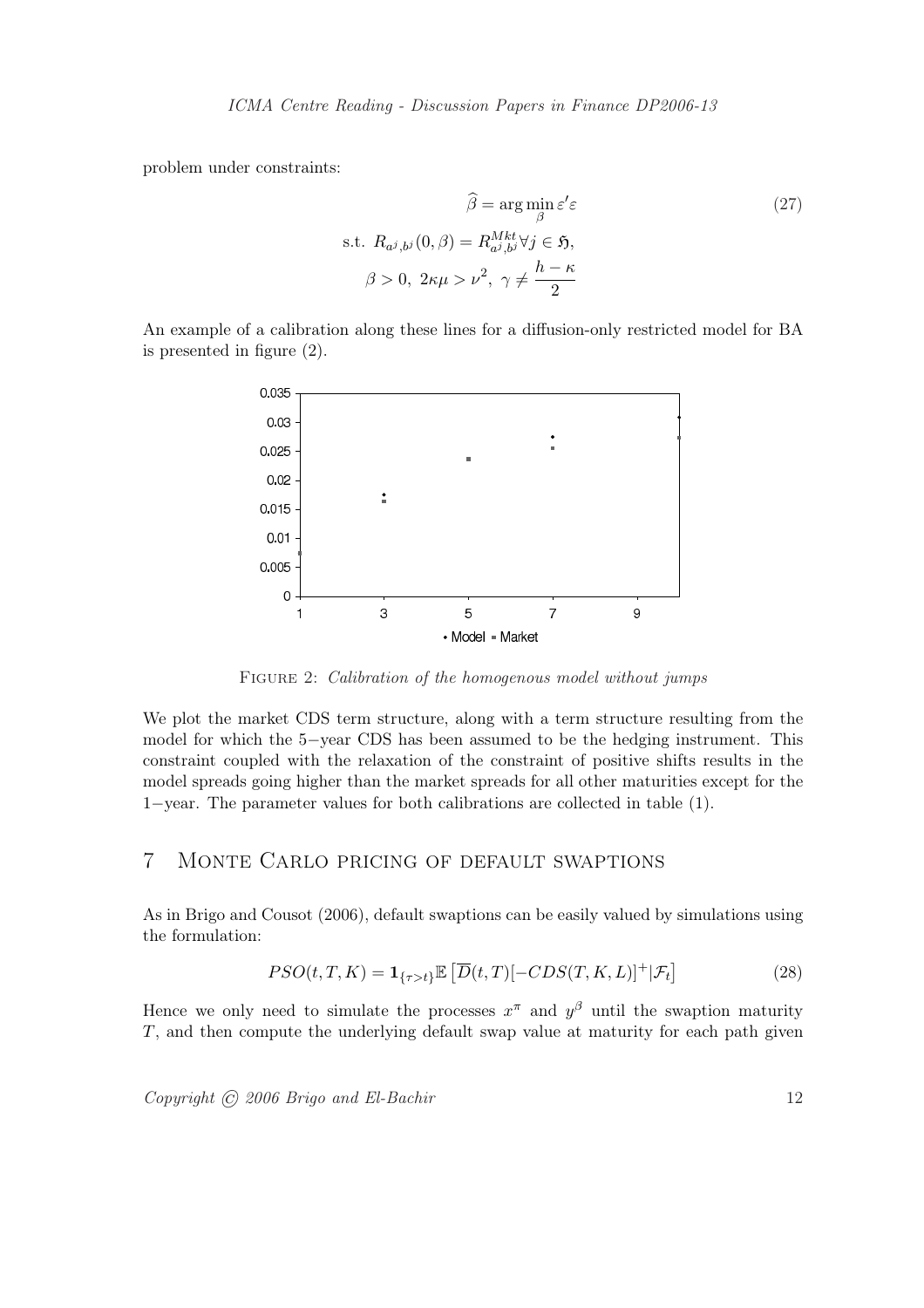| Calibration with Shifts   | $y_0$               | $\kappa$ | $\mu$  | $\nu$  | Tot Abs Err<br>without shift |  |
|---------------------------|---------------------|----------|--------|--------|------------------------------|--|
|                           | 1.68E-06            | 0.4745   | 0.0514 | 0.2208 | 0.0059                       |  |
| Piecewise constant shifts | Maturities in years |          |        |        |                              |  |
|                           | 1                   | 3        | 5      |        | 10                           |  |
|                           |                     |          |        |        |                              |  |
|                           | $9.51E-05$          | 0.0002   | 0.0106 | 0.0000 | 0.00096                      |  |
| Homogenous calibration    | $y_0$               | $\kappa$ | $\mu$  | $\nu$  | Tot Abs Err                  |  |
|                           |                     |          |        |        |                              |  |
|                           | 0.0001              | 0.3870   | 0.0613 | 0.2172 | 0.0028                       |  |

ICMA Centre Reading - Discussion Papers in Finance DP2006-13

Table 1: Numerical values of calibrated parameters

the parameters and the value of  $r<sub>T</sub>$  and  $\lambda<sub>T</sub>$  realized on the path considered. Simulating the jump diffusion square root process is no more difficult than simulating the diffusion only correspondent. Indeed, since the brownian  $Z$  and the compound Poisson process J are independent, Mikulevicius and Platen (1988) propose to generate jump times and jump amplitudes, then proceed with the diffusion simulation schemes adding the jumps at the times when they occur. To apply this method here, one only needs to be able to generate Poisson jump times and exponentially distributed jump sizes, in addition to a simulation procedure for the diffusion square root process. More specifically, for each path one can generate a Poisson random variable with parameter  $\alpha(T - t)$  giving the number of jumps to be simulated in the period of length  $[t, T]$ . Then simulate all the jump times as independently distributed uniforms on  $[t, T]$ , and generate the jump magnitude at each jump time as an independently distributed exponential random variable. At this stage, one has all the jump times and the corresponding jump magnitudes for the path under simulation, and needs to proceed with the diffusion part. For that purpose, it is enough to augment the discretization  $t_0 = 0 < t_1 < \cdots < t_n = T$  by all the simulated jump times, and proceed with a suitable square root diffusion scheme like the implicit positivity preserving discretization scheme in Brigo and Alfonsi (2005) or other alternatives as in for example Alfonsi (2005) or simulating from the exact distribution (scaled non-central chi-square) in the uncorrelated case, except that for a jump time  $t_j$ , we will need to add the jump amplitude:

$$
\widetilde{y}_{t_j}^{\beta} = g(\widetilde{y}_{t_{j-1}}^{\beta}) + \widetilde{Y}_{t_j}
$$
\n(29)

where g is the functional form used to simulate  $\widetilde{y}_t^{\beta}$  $\widetilde{y}_{t_j}^\beta$  given  $\widetilde{y}_{t_j}^\beta$  $t_{i-1}^{\beta}$  for the scheme used, and  $\widetilde{Y}_{t_j}$  is the size of the simulated jump at time  $t_j$ .

 $Copyright \odot 2006 \, Brigo \, and \, El-Bachir$  13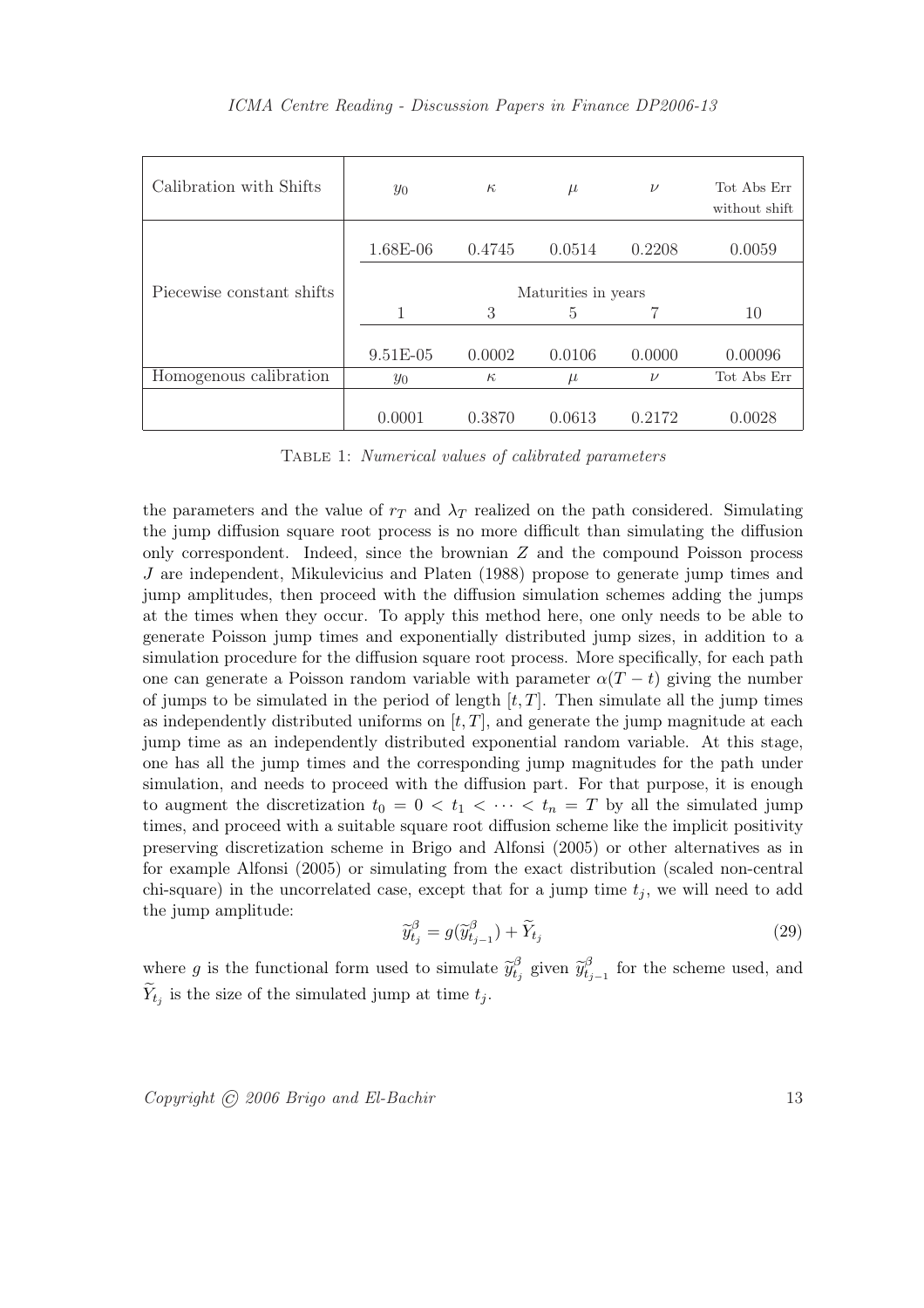## 8 Consistency with volatility smile

In this section, we present some numerical results concerning the behavior of the model for some parameter values. Our main focus is on the implied volatility smile that can be generated by the model. The model potentially allows one to mark-to-market (or rather mark-to-model) non-ATM default swaptions that may be present on a trading book. This task cannot be fulfilled with the market model unless we use ATM implied volatility to value all options, which should not be acceptable from a risk management perspective. On the other hand, our intensity model can be calibrated to the default swap term structure and traded ATM default swaptions to price other default swaptions more consistently.

#### 8.1 Implied volatility patterns

To visualize the different implied volatility patterns that can be generated by the model, we present the numerical results obtained with four different values of the vector of parameters. The parameters values are collected in table (2).

| Reference          | $y_0$     | $\kappa$ | $\mu$  | ν      | $\alpha$ |        |
|--------------------|-----------|----------|--------|--------|----------|--------|
| Model1             | $1.7E-06$ | 0.4745   | 0.0514 | 0.2208 | 0.0      | 0.0    |
| Model <sub>2</sub> | 0.0007    | 0.4066   | 0.0515 | 0.1507 | 0.5009   | 0.0050 |
| Model <sub>3</sub> | $1.3E-06$ | 0.4851   | 0.0457 | 0.2000 | 0.5009   | 0.0050 |
| Model4             | 0.005     | 0.2281   | 0.0134 | 0.0782 | 1.5000   | 0.0067 |

Table 2: Parameter values for 4 simulated models

We plot in figure (3) the CDS term structures generated by the different models.

Simulated prices of payer default swaptions with various strikes for these models are in figure (4), while the corresponding implied volatility smiles can be found in figure (5).

Note that the model is able to generate both a decreasing and an increasing volatility smile. It seems that an increasing smile is due to the presence of a strong jump component as in model 4.

#### 8.2 On the impact of a strong jump component

In this section, we conduct a simple experiment to further understand the effect of the jump component. We generated a CDS term structure with a jump-diffusion model with strong jump component, and then we set the jump parameters to zero and calibrate a

 $Copyright \odot 2006 \, Brigo \, and \, El-Bachir$  14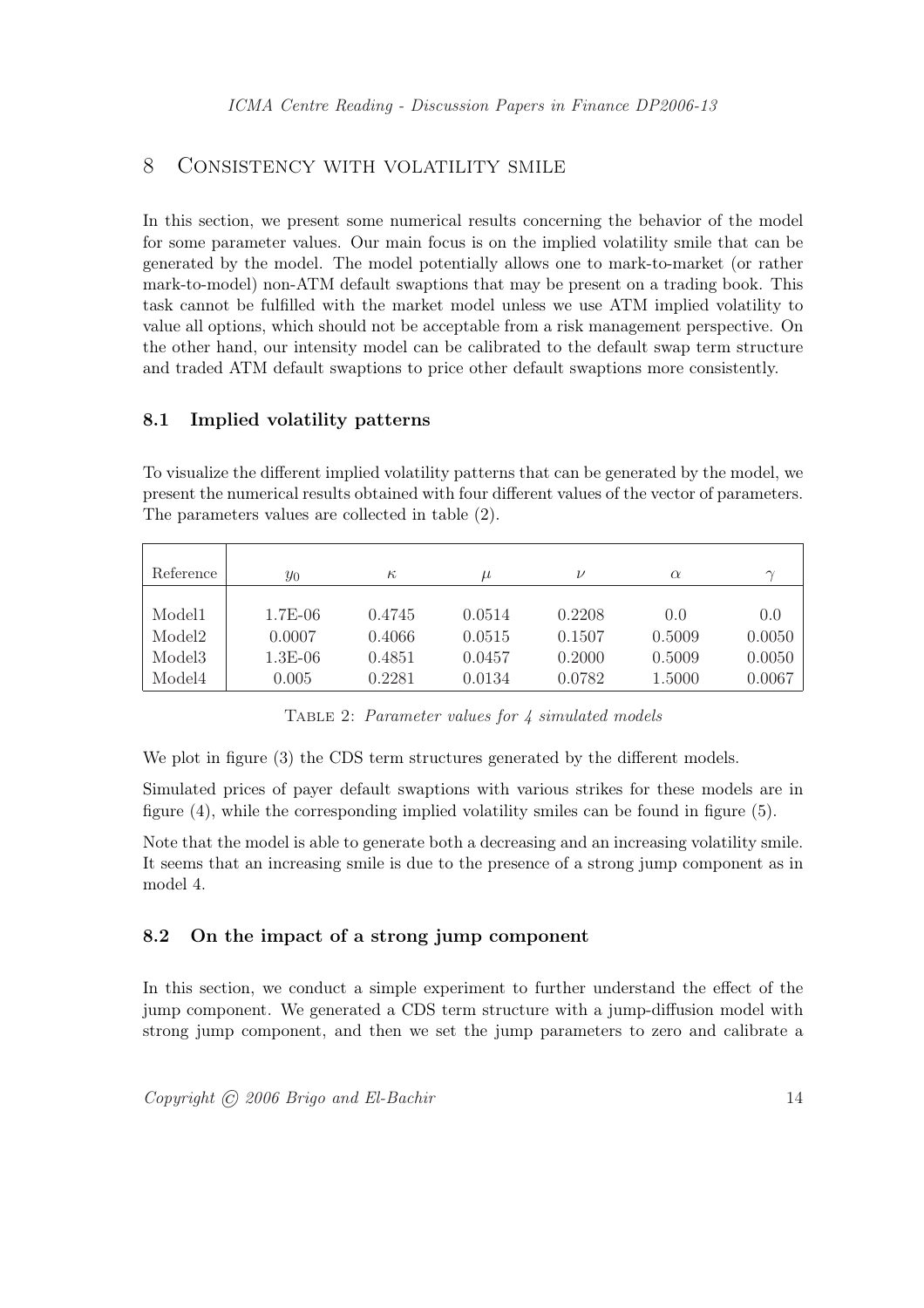

FIGURE 3: CDS term structures for 4 models



FIGURE 4: Payer default swaption prices for 4 simulated models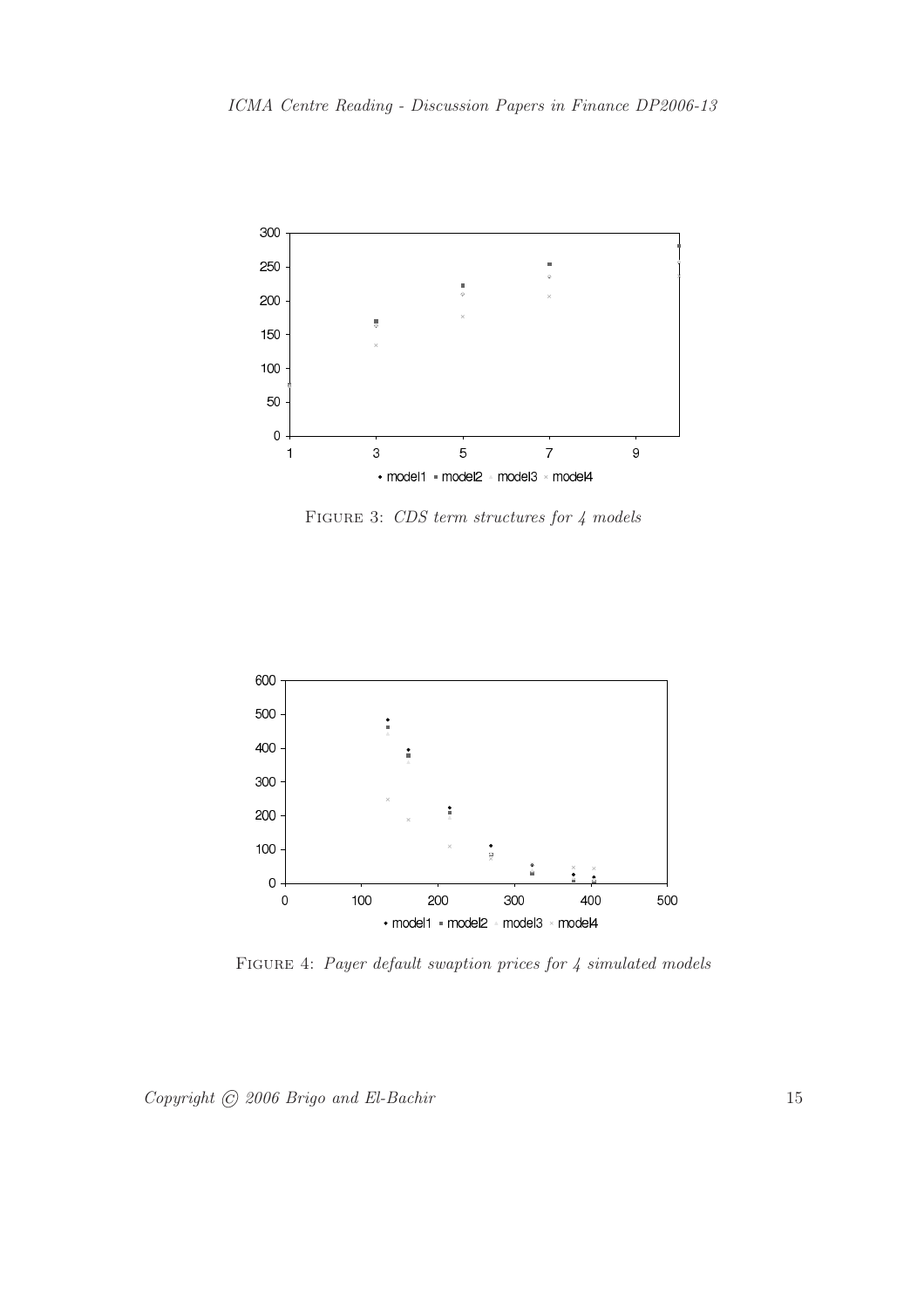

FIGURE 5: *Generated implied volatility smiles for 4 simulated models* 

diffusion only model to the generated term structure. The parameters of both models are collected in table (3) and the term structures in figure (6).

| Reference     | $y_0$  | $\kappa$ | $\mu$  |        | $\alpha$ | $\sim$   |
|---------------|--------|----------|--------|--------|----------|----------|
| With Jumps    | 0.0050 | 0.2281   | 0.0134 | 0.0782 | 1.5000   | 0.006705 |
| Without Jumps | 0.0050 | 0.1956   | 0.0650 | 0.1595 | 0.0000   | 0.0000   |

Table 3: Parameter values for 2 cross-fitted models with and without jumps

Note that we are able to obtain a perfect fit as the term structures match exactly.

Plots of the simulated default swaption prices with these models are in figure (7), while the implied volatility smiles are in figure (8).

From the values of the parameters, we note that the long term mean  $\mu$  and the volatility  $\nu$  parameters are quite significantly higher in the version without jumps to compensate for the absence of jumps. This implies a very strong volatility of the CDS spread, hence the higher prices for low strikes in the diffusion-only model. On the other hand, the model with jumps builds a significant portion of its total variance from the strong jump component, and since the jumps can only be positive, this increases the probability of reaching higher strike values, and hence higher default swaption values for higher strikes.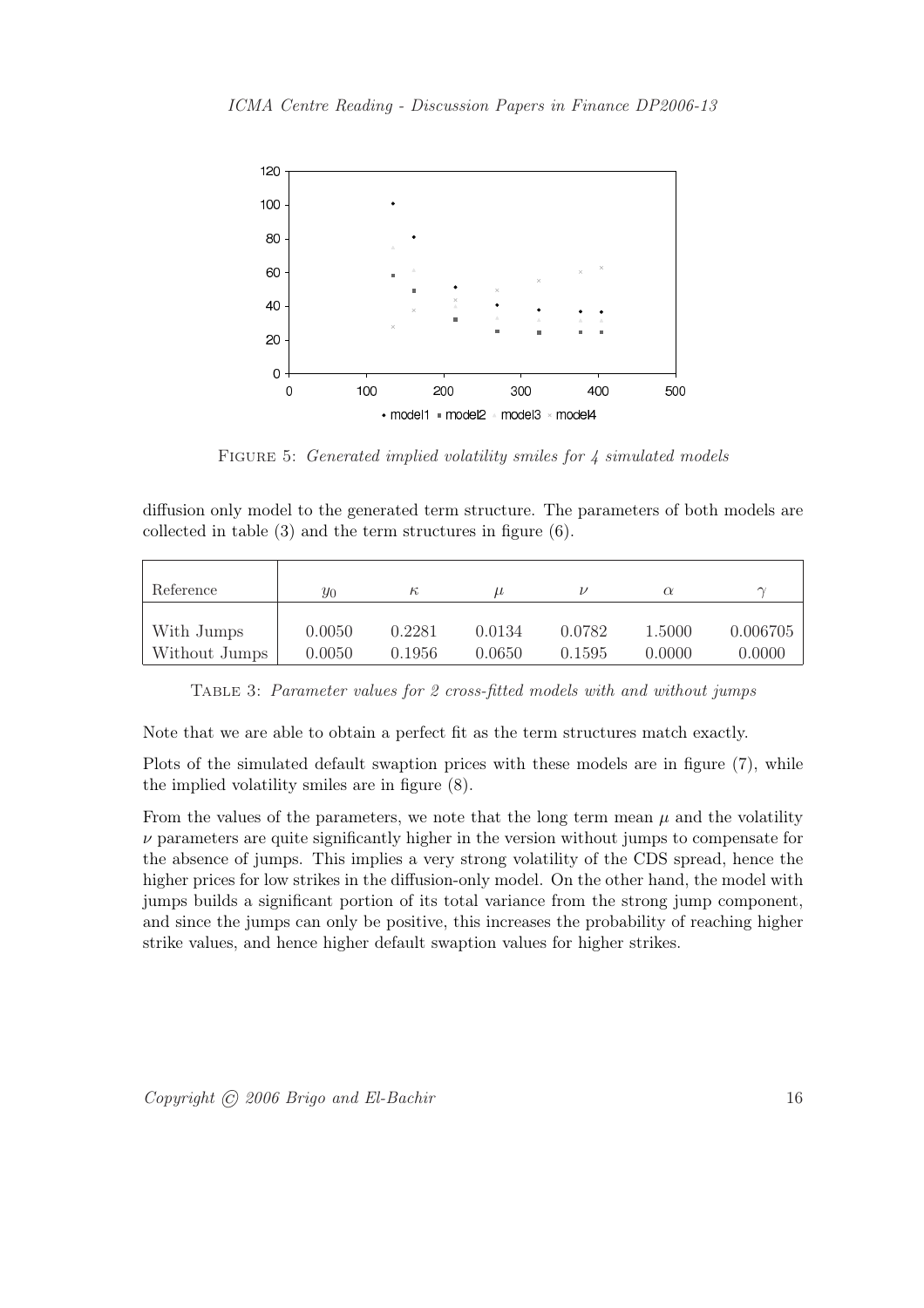

FIGURE 6: CDS term structures given by 2 cross-fitted models with and without jumps



FIGURE 7: Simulated payer default swaption prices for the 2 cross-fitted models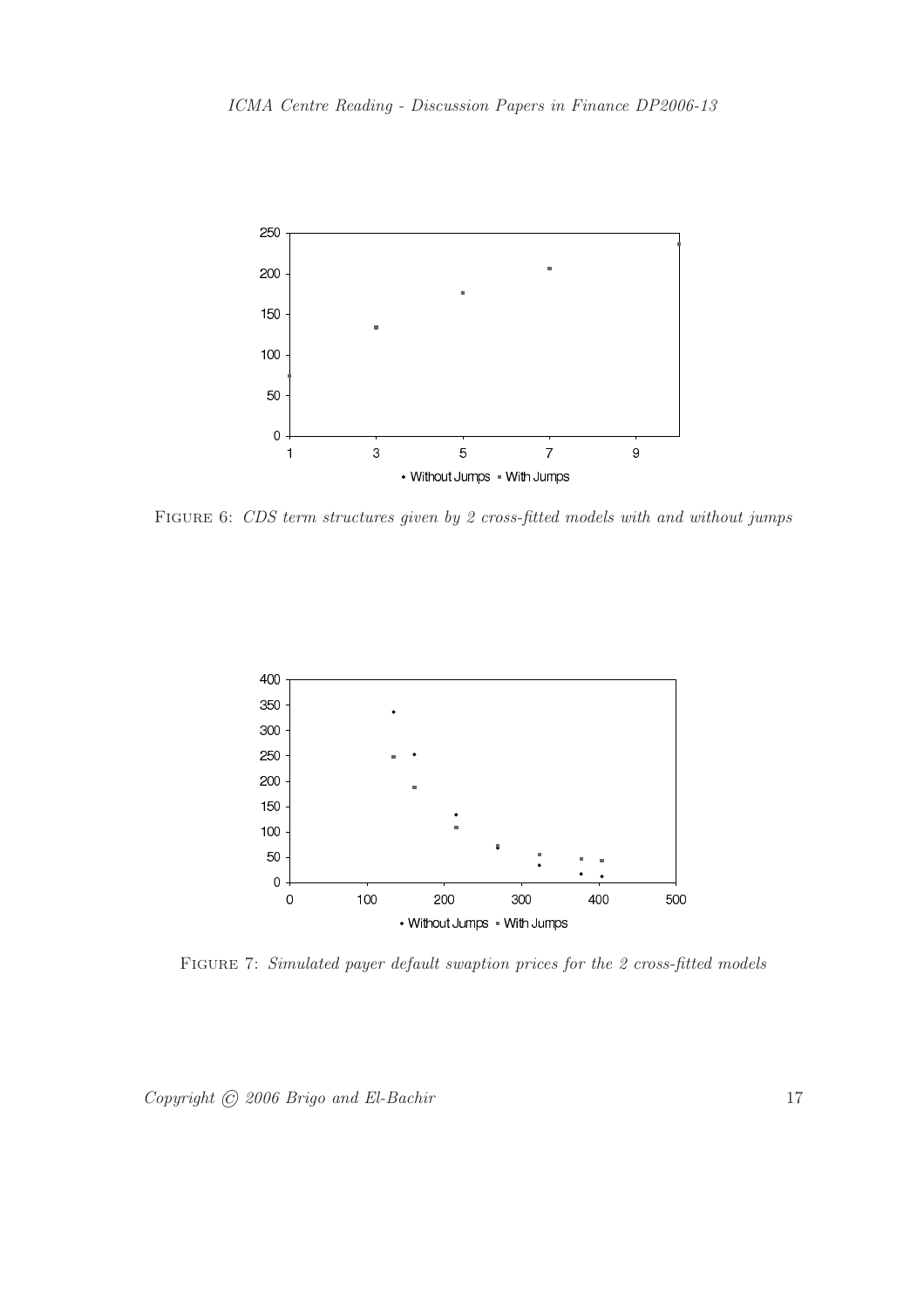

FIGURE 8: Generated implied volatility smiles by the 2 cross-fitted models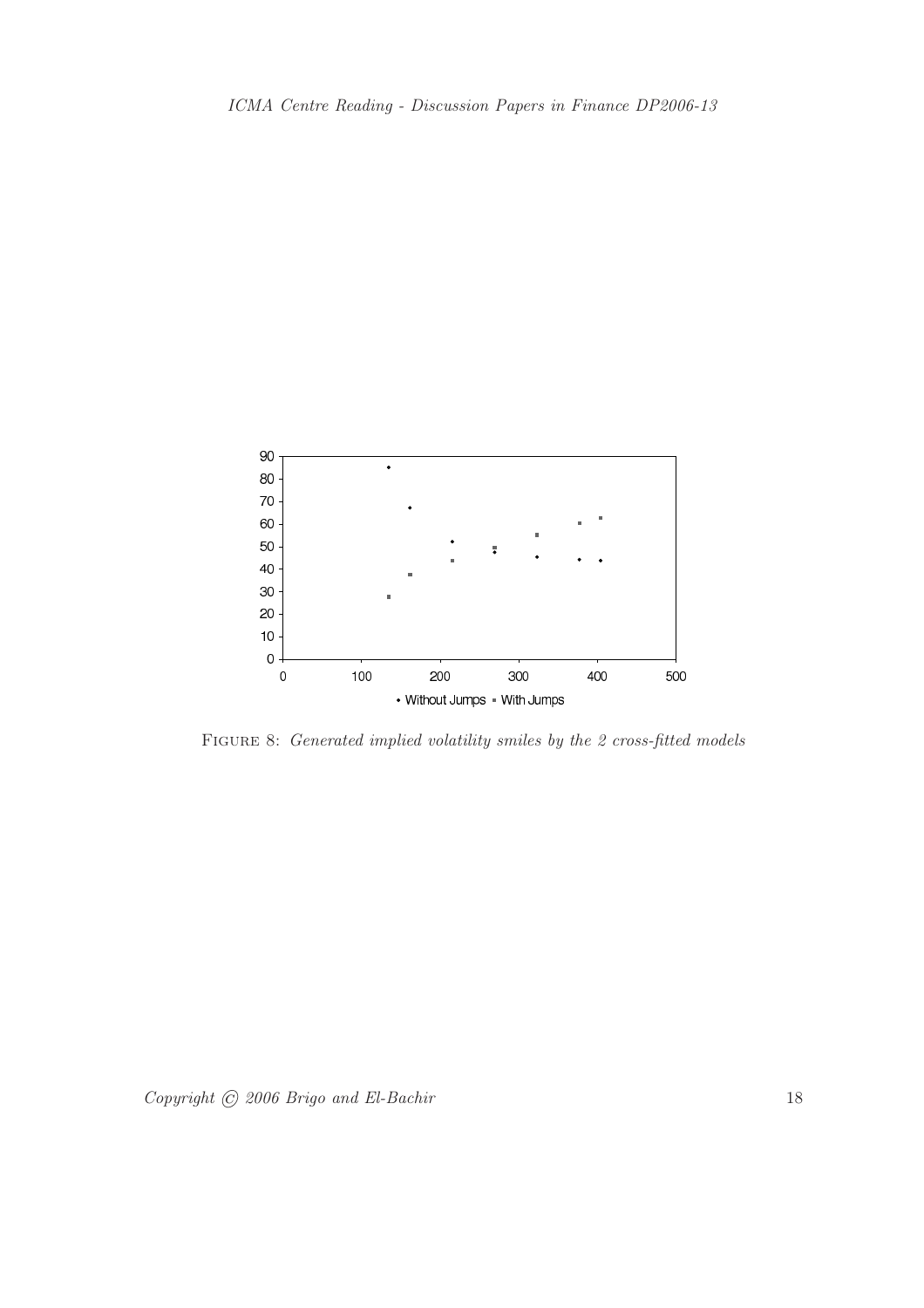## 9 Conclusions and further research

The proposed two-factor stochastic default intensity and interest rate model for singlename credit payoffs allows for large CDS implied volatilities and realistic jump features in the intensity dynamics. Our numerical tests support the choice of this model as an improvement of the tractable analogous model without jumps in Brigo and Alfonsi (2005). We also examine volatility smile implications of the chosen dynamics. A Jamshidian decomposition extending the one in the extended version of Brigo and Alfonsi (2005) under deterministic default-free interest rates gives a closed form formula for CDS options that can be useful in calibration.

The model can be considered for valuation of credit derivatives payoffs and hybrid interestrate/ credit payoffs. For example, results in Brigo and Pallavicini (2006) on counterparty risk with the CIR++ model could be extended to the more realistic jump diffusion JCIR++ version considered here. We also plan to investigate the application of a similar model to index options, that are much more liquid in comparison to single name options.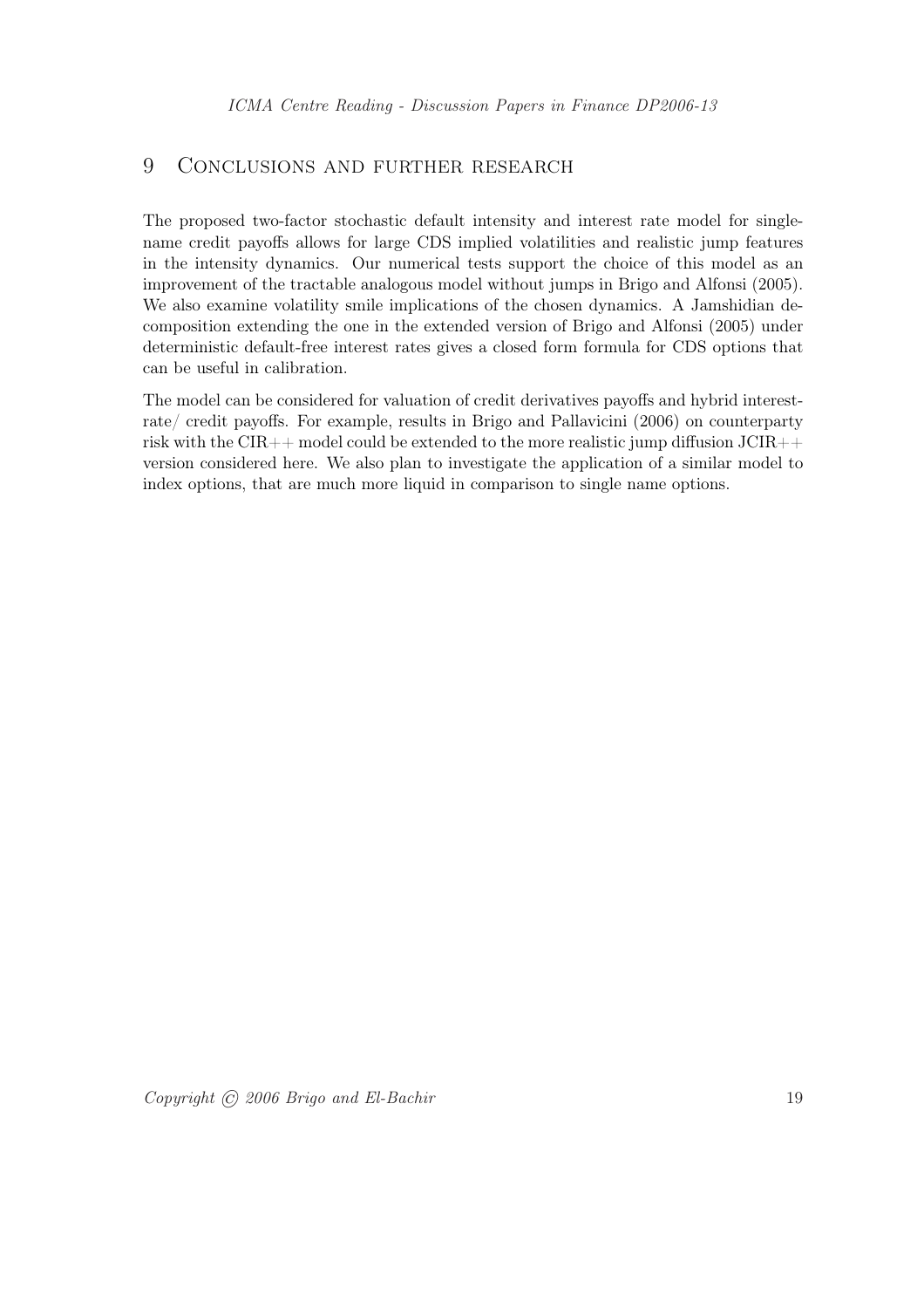#### **REFERENCES**

- [1] Alfonsi, A. (2005) On the discretization schemes for the CIR (and Bessel squared) processes. CERMICS internal report, May 2005.
- [2] Ben Ameur, H., Brigo, D., and Errais, E. (2005). Pricing Credit Default Swaps Bermudan Options: An Approximate Dynamic Programming Approach. Working paper, available at http://ssrn.com/abstract=715801
- [3] Brigo, D. (2005). Market Models for CDS Options and Callable Floaters, Risk, January issue. Also in: Derivatives Trading and Option Pricing, Dunbar N. (Editor), Risk Books, 2005.
- [4] Brigo, D., and Alfonsi, A. (2005). Credit Default Swap Calibration and Derivatives Pricing with the SSRD Stochastic Intensity Model. Finance and Stochastics, Vol 9, n 1. Extended version available at http://www.damianobrigo.it/cirppcredit.pdf
- [5] D. Brigo, L. Cousot. (2006). A Comparison between the SSRD Model and the Market Model for CDS Options Pricing. International Journal of Theoretical and Applied Finance, Vol 9, n. 3.
- [6] Brigo, D., and Pallavicini, A. (2006). Counterparty risk valuation under correlation between interest-rates and default. Working paper, available at ssrn.com
- [7] Cox, J.C., Ingersoll, J.E., and Ross, S.A. (1985) A Theory of the Term Structure of Interest Rates. Econometrica 53, 385-407.
- [8] Duffie, D., Filipovic, D. and Schachermayer, W. (2003). Affine processes and apaplications in finance. Ann. Appl. Probab. Vol. 13, 3, 9841053
- [9] Duffie, D., and Garleanu, N. (2001). Risk and Valuation of Collateralized Debt Obligations. Financial Analysts Journal, Vol. 57, n. 1, 41-59
- [10] Duffie, D., Pan, J., and Singleton, K. (2000). Transform Analysis And Asset Pricing For Affine Jump-Diffusions. Econometrica, Vol. 68, No. 6, pp. 1343-1376
- [11] Duffie, D., Schroder, M., and Skiadas, C. (1996). Recursive Valuation of Defaultable Securities and the Timing of Resolution of Uncertainty. Annals of Applied Probability, Vol 6, no. 4.
- [12] Hull, J. White, A. (2003). The Valuation of Credit Default Swap Options. Journal of Derivatives, Vol 10, n 3, pp. 40-50
- [13] Jamshidian, F. (2004) Valuation of Credit Default Swaps and Swaptions. Finance and Stochastics 8, 343-371.
- [14] Lvov, D. (2006). Monte Carlo Methods for Pricing and Hedging: Applications to